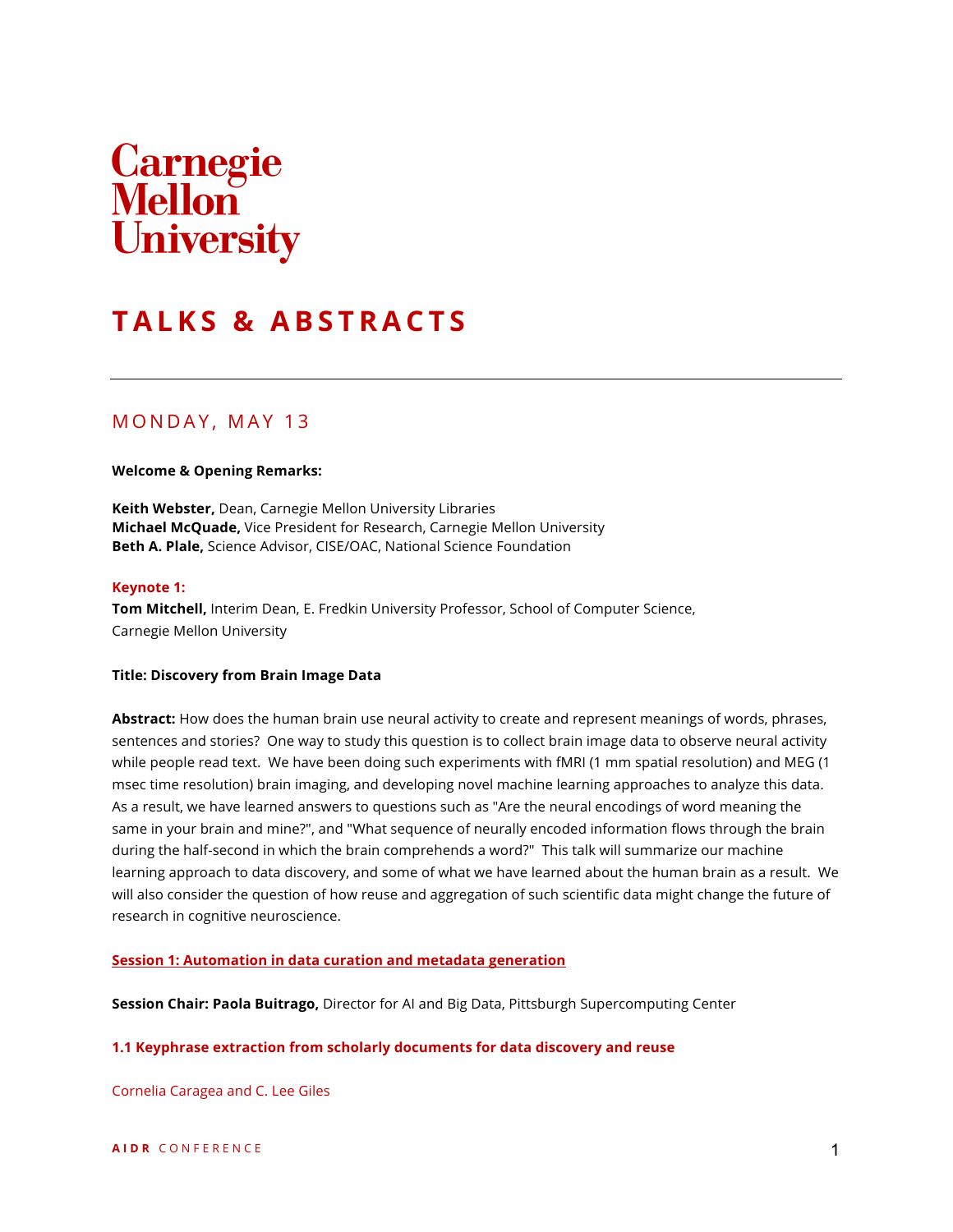**Abstract:** The current Scholarly Web contains many millions of scientific documents. For example, Google Scholar was estimated to have more than 160 million documents in 2014 and Microsoft Academic expanded from 83 million records in 2015 to 168 million in 2017. Open-access digital libraries such as CiteSeerX , which acquire freely-available research articles from the Web, witness an increase in their document collections as well. These rapidly-growing scholarly document collections offer benefits for knowledge discovery, learning, and staying up-to-date with recent research advances. However, navigating in these digital libraries and finding useful information in the huge amounts of text have become very challenging. Keyphrase extraction is the task of automatically extracting a small set of keyphrases from a text document to concisely summarize its content and can allow for efficient information processing and data discovery. In addition, reuse and applications of keyphrases are very diverse ranging from text summarization to contextual advertisement, topic tracking over time, discovery and evolution of science, indexing, searching, query formulation, identifying reviewers for submissions, recommending articles to readers in digital libraries, or simply as aid for navigation through large text corpora.

Despite their strong value, manually annotated keyphrases are not always provided with the documents, but they need to be gleaned from the content of these documents. In this project, we discuss artificial intelligence (AI) approaches to keyphrase extraction from scholarly documents and study what types of information can aid keyphrase extraction and what aspects of this task seem to be the most difficult. Among the AI approaches, we highlight the benefits of neural learning models that capture not only label dependencies, but also hidden semantics in text. Moreover, we will discuss AI approaches to keyphrase extraction that use information from citation contexts in novel ways. These citation contexts, or the short text segments surrounding a citation mention, which are currently available from the CiteSeerX digital library, are not arbitrary, but they serve as brief summaries of a cited paper and can be effectively exploited to improve the performance of supervised and unsupervised keyphrase extraction. Through our research, we identify aspects that bring additional challenges such as incomplete and/or noisy data and the subjectivity of the annotation process. Last, we present several applications of keyphrases for data discovery and reuse, including researcher homepage discovery, topic classification, and keyphrase boundary detection and show how keyphrases can aid these tasks.

### **1.2 Dynamic System Explanation, DySE, a framework that evolves to reason about complex systems**

# Cheryl Telmer, Khaled Sayed, Adam Butchy, Kara Nicole-Simms Bocan, Emilee Holtzapple, Casey E. Hansen, Gaoxiang Zhou, Yasmine Ahmed and Natasa Miskov-Zivanov

**Abstract:** The scientific literature contains data collected from decades of research. In these papers the authors consider background knowledge, methods and results, and then discuss and interpret their findings in a peerreviewed published manuscript. This voluminous knowledge can be mined using natural language processing and utilized to automatically construct models of complex networks in order to obtain a greater understanding of the system. The Dynamic System Explanation, or DySE, framework uses methods developed for circuit design automation to configure models and execute simulations over time. The use of discrete update rules allows for the modeling of systems where precise rates of change are unknown. DySE can use the output of natural language processing (NLP) engines that extract directed causal interactions from text or can use inputs from databases or directly from users. The knowledge is represented in a tabular format that is simple for humans and machines to read, interact with, and for the inclusion of common sense connections that may not be stated explicitly in the literature. The tabular schema utilizes a notation to represent various logical or algebraic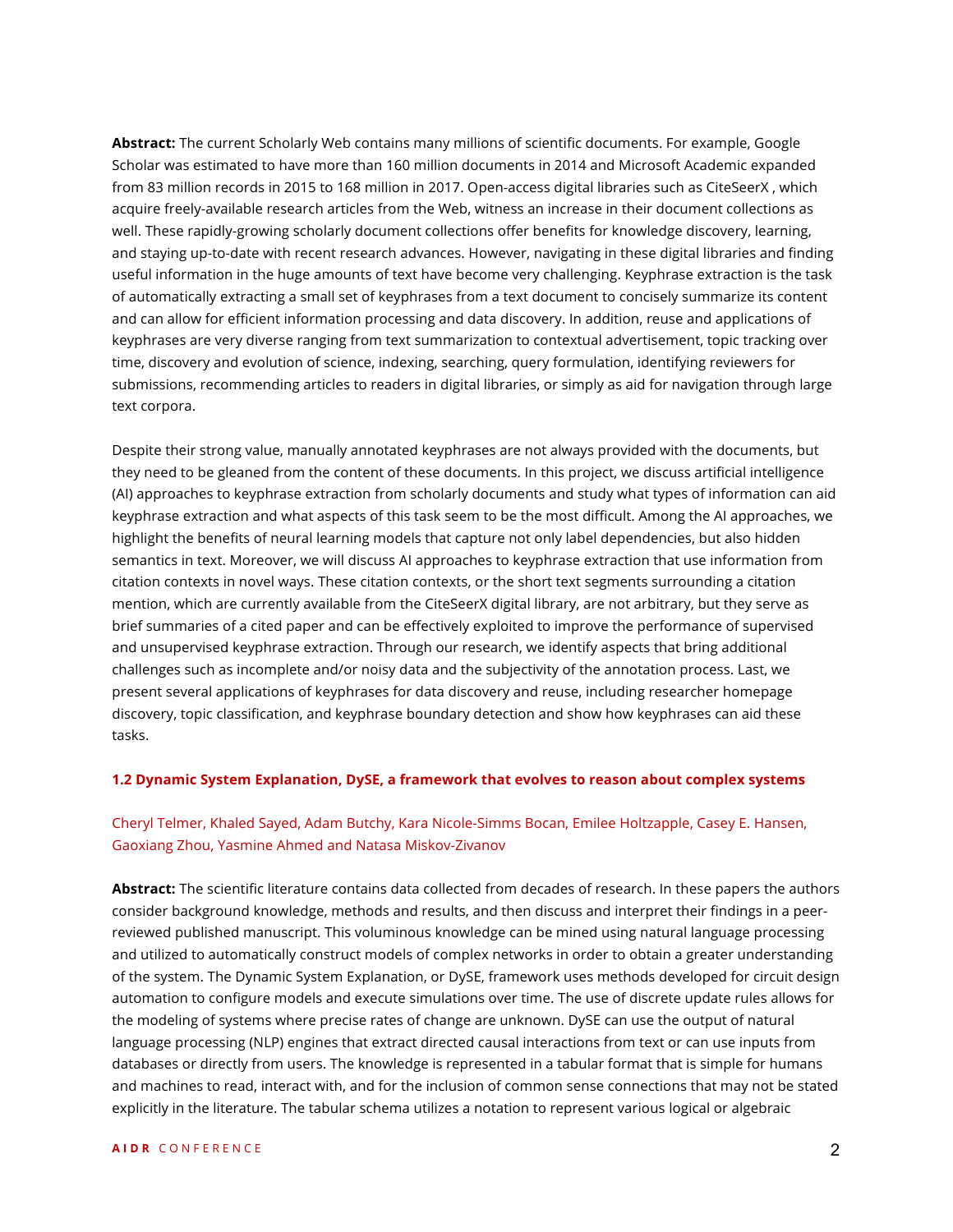relationships between elements and regulators, and numerical data is discretized to parameterize the model. Additionally, in this tabular schema, users can adjust relationships between elements that machines may have difficulty recognizing automatically. The Discrete Stochastic Heterogeneous, DiSH, simulator outputs stochastic trajectories of state changes for all model elements, thus providing a means for thousands of in silico experiments in a matter of seconds. Numerous scenarios, created for testing hypotheses or interventions, are automatically evaluated, utilizing the statistical model checking approach, and known or desired system properties. DySE can automatically extend models when additional knowledge is available, allowing for the exploration of hypotheses or interventions. Model extension is integrated with model checking to test the validity of additional interactions so that the model is iteratively expanded. This has proven to be a very powerful method for creating models to incorporate data or explain correlations in data with causative mechanisms. The directed nature of the interactions, ability to incorporate feedforward and feedback loops, and iterative selection to grow the model, form a framework that learns and reasons about data to provide explanations rooted in knowledge. Automated reading and incorporation of data, a standardized notation in an interactive tabular schema, coupled with iterative growth and testing of models and scenarios, results in an intelligent system for learning and reasoning from text and data.

### **1.3 Searching for similarities and anomalies in a pool of galaxy images using Deep Learning**

### Matias Carrasco Kind

**Abstract:** Large Astronomical surveys like the Dark Energy Survey and the Large Synoptic Survey Telescope are generating an overwhelming amount of catalog data and images. With the current advances in Big Data and Machine Learning there are modern techniques to store, classify and extract some useful information from such data. There are a large number of Deep Learning algorithms, supervised and unsupervised, to classify galaxy images but there has been very little done in the area of data discovery based on images. For example, the Dark Energy Survey has imaged over 300M galaxies, and there are no current methods to find galaxies based on their image similarity or find anomalies within the data from the image point of view. In this talk, I'll show what approaches we are using to leverage current Deep Learning techniques including CVAE and GAN for setting up a discovery service for galaxy images. This will allow scientist to rank galaxy images based on a similarity search (for a given query image), to find anomalies and to constrains a query service in order to find galaxies with properties which otherwise are lost in the catalogs created from those images. The powerful combination of catalog and images in one query interface will enable the scientific discovery. I will show how these techniques can be easily expanded to other fields where images carry important information.

# **1.4 Ask the Doctor if YouTube is Right for You: An Augmented-Intelligence Video Recommender System for Patient Education**

### Xiao Liu, Anjana Susarla and Rema Padman

**Abstract:** The availability of health information on blogs, social networks, YouTube, Twitter, and hospital review sites presents an unprecedented opportunity to examine how social media can facilitate patient-centric health and to investigate how social media can be a channel to inform and communicate healthcare information to patients. YouTube hosts over 100 million healthcare related videos on a variety of medical conditions. The plethora of user-generated content could be leveraged by patients to improve adherence to evidence-based guidelines and self-care required for a variety of chronic diseases.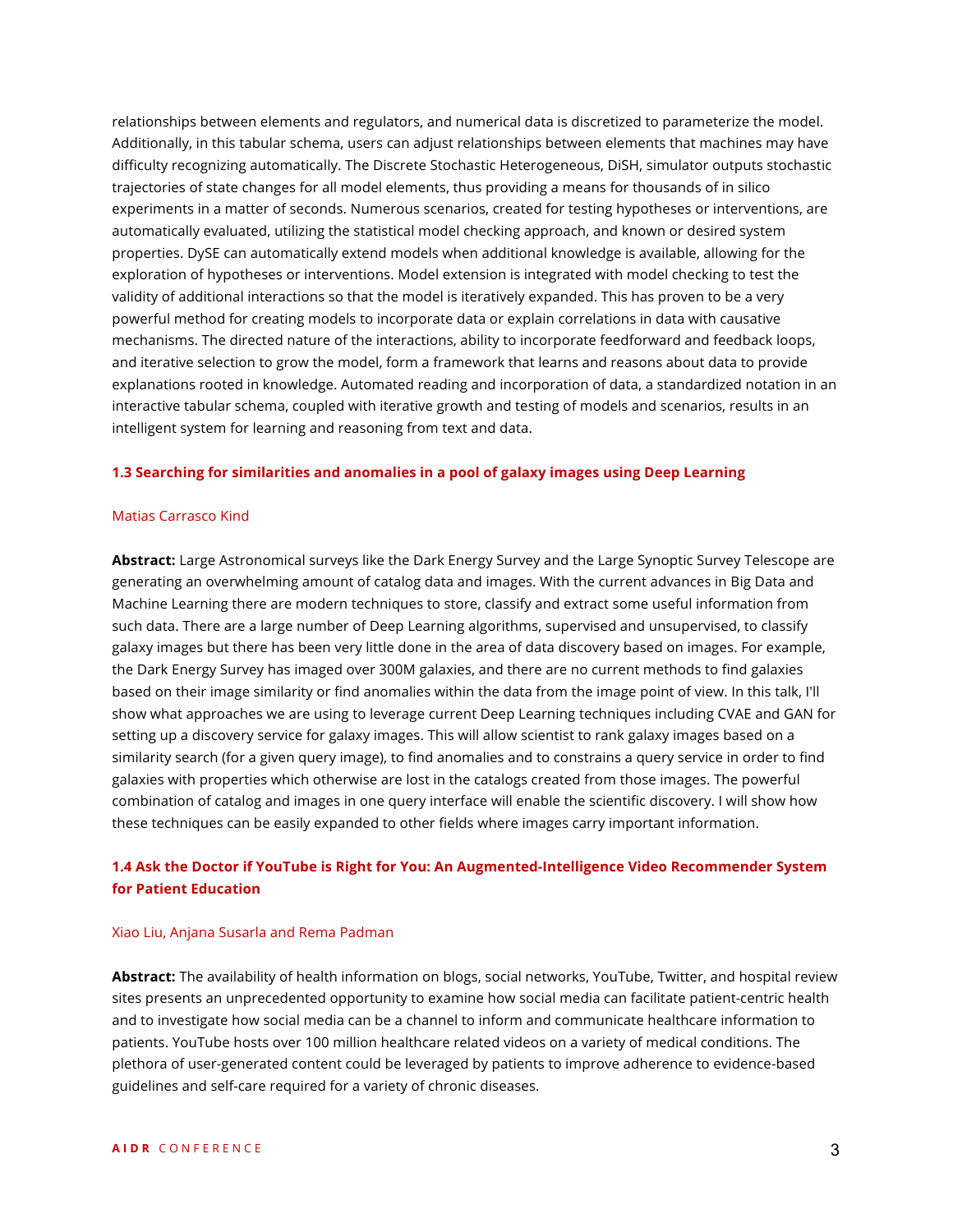Alongside, several healthcare providers and government agencies have expressed concern about the quality and reliability of healthcare information available through YouTube. The existing studies on healthcare information on YouTube rely primarily on small samples and qualitative evaluation of informational quality and reliability. It is critical for visual social media platforms to provide information retrieval capabilities to enable health consumers to efficiently access helpful medical knowledge and avoid misleading health information. In practice, though, limited interventions have been developed to improve the process by which users obtain useful medical information through video search.

With patients regularly turning to YouTube for health advice, we propose an augmented intelligence-based approach that effectively combines human input from domain experts and computational methods to recommend relevant video materials to patients. The problem of identifying the most relevant videos from a patient perspective provides an immense innovation space for this approach. YouTube provides metadata about videos in a standard and semi-structured format, which can be processed by computers. Assessing the value of healthcare videos still requires domain expertise to gauge the medical information in the videos. At the same time, readability, content organization, and presentation are critical to healthcare consumers. We leverage a co-training machine learning framework and incorporate inputs from patient education experts and clinicians to assess videos on two dimensions: the amount of medical information in the videos and video understandability. We develop a user-centric patient education video recommender system by integrating these two dimensions with the YouTube video ranking results. Recommending relevant materials leveraging user-generated content is one way to deliver personalized healthcare information. As technology continues to advance and evolve, our methods can be used to improve patient education to benefit and empower patients, physicians, and the broader healthcare community.

### **1.5 Image Recognition for Archaeological Research**

### Claudia Engel, Peter Mangiafico, Justine Issavi and Dominik Lukas

**Abstract:** This project focuses on the image repository of the Çatalhöyük Archaeological Project (catalhoyuk.com). Inscribed on the UNESCO World Heritage List in 2012 the 9000-year-old neolithic settlement of Çatalhöyük in central Turkey is widely recognized as one of the most important archaeological sites in the world. Since 1993 an international team of archaeologists has been carrying out excavations and research. Today, after 25 years of research, the project has accumulated close to 5TB of data, including an image repository with a total of about 150,000 images, which is currently being ingested for long term archiving into the Stanford Digital Repository (sdr.stanford.edu).

The images are used to identify artifacts, to document the excavated objects in their excavation contexts, and to record the excavation process, which is by nature destructive. However, extracting the wealth of relevant information from these images for research remains a challenge for several reasons. In many cases, metadata recorded with the images are incomplete and inconsistent. Secondly, researchers require access to information captured in the images that is not contained in the metadata. And lastly, the number of images cannot be reasonably processed by hand.

While machine learning has been applied in archaeology it has typically focused on single objects and patterns to support archaeologists in their assessment and classification of individual archaeological finds. Information about the context these objects are found in, i.e. the relation among artifacts and between artifacts and their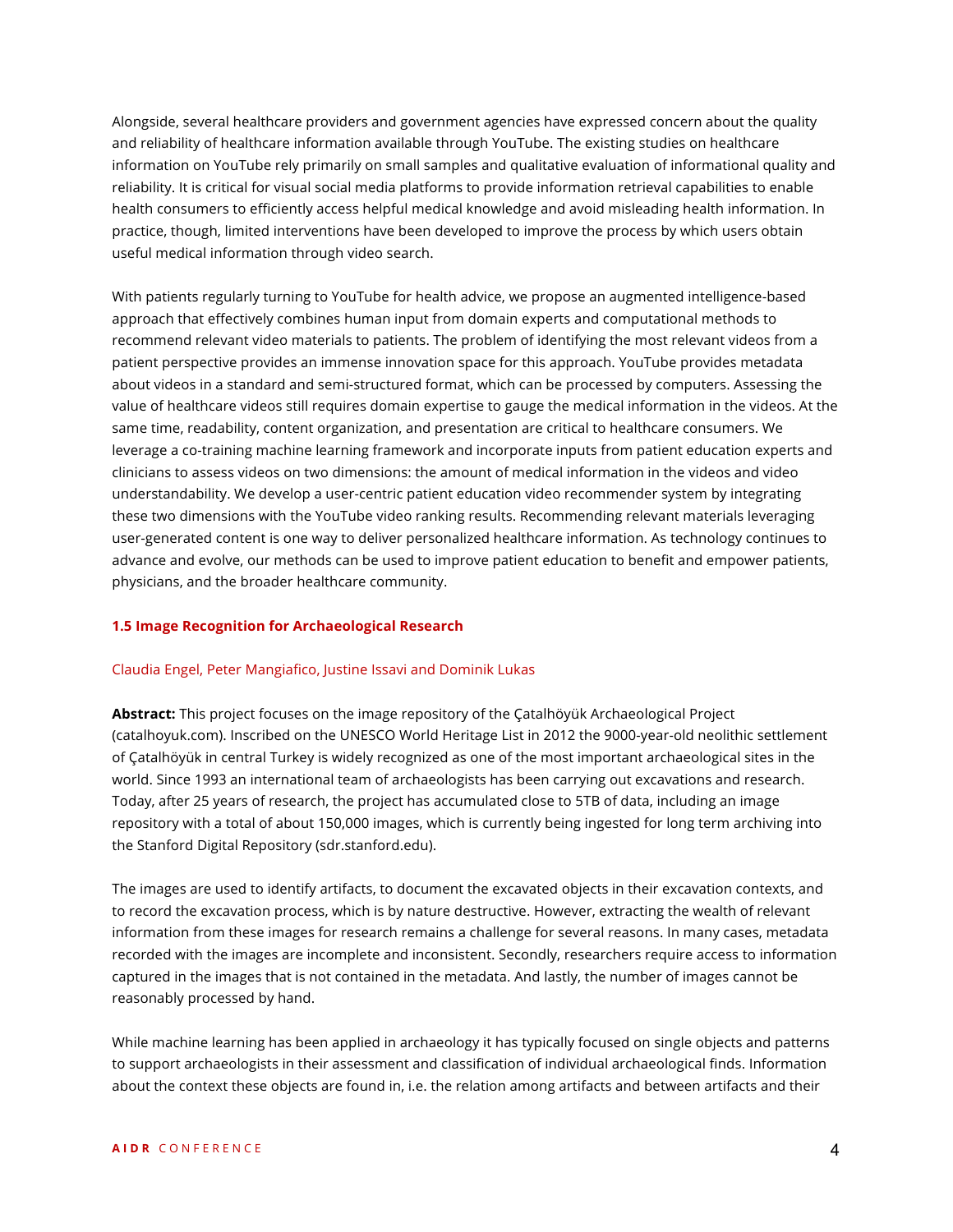excavators, is largely inaccessible. Context and process information are fundamental for archaeological research and the composition of archaeological photographs can be linked to specific practices of archaeology.

We apply existing image recognitions models (Google Vision API and Clarifai Predict API) on our images and train custom machine learning models from a subset of labeled images with Google AutoML. We report on our initial explorations discuss their usefulness for extracting and enriching metadata for discovery and research.

### **Session 2: Automation in data discovery**

**Session Chair: Huajin Wang,** Biomedical Data Science Liaison, Carnegie Mellon University Libraries

### **2.1 Google Dataset Search: An open ecosystem for data discovery**

**Invited Talk: Natasha Noy,** Staff Scientist, Google AI

**Abstract**: Google Dataset Search enables users to find datasets across thousands of repositories on the web. They range from various scientific disciplines, such as environmental or social science, to government or economic data from around the world. I will discuss the ideas behind Dataset Search, the open ecosystem for describing and citing datasets that we hope to encourage, and the technical details on how we went about building Dataset Search. I will conclude with the discussion of technical challenges both in using datasets for AI applications and for using AI and ML to help in dataset discovery.

### **2.2 A Dataset Search Engine for Data Augmentation**

### Fernando Chirigati, Remi Rampin, Aecio Santos and Juliana Freire

**Abstract:** Data augmentation is the task of augmenting, enlarging a dataset with the goal of improving the performance of a machine learning task, potentially by employing external datasets to add more columns (new features) or more rows (new data points) to the original dataset (training and testing data). For structured data, this involves discovering datasets that can be joined or unioned with the original one. Augmenting structured data, however, comes with myriad challenges. First, the sheer number of datasets available on the Web makes it hard to find relevant data: manually searching for them is cumbersome and data scientists can easily miss a large fraction of relevant data sources. Second, looking for potential join and unions is far from trivial and depends on several database techniques, from schema matching to data fusion, and given the large amounts of data, this task is vastly computationally expensive. Also, as Web data often come with incomplete metadata, methods are needed to efficiently extract metadata that can be used for discovery, in particular, to identify data that can be joined and unioned. Last but not least, search queries must ideally have nearly-interactive response times and results must be properly ranked to avoid overwhelming users with numerous result datasets. In this talk, we will introduce our ongoing work on a dataset search engine tailored to data augmentation. We will describe our first steps in solving some of the aforementioned challenges, outline the different interfaces and APIs for accessing the search engine, and discuss the many avenues for future research. This work is part of the DARPA D3M program for developing automated model discovery systems, and it has already been used by different performers in the program. The tool is currently available at https://datamart.d3m.vida-nyu.org/ (GitHub: https://gitlab.com/ViDA-NYU/datamart/datamart).

### **2.3 A Semantalytic Approach to Accelerated Data Reuse for Reproducible Scientific Discovery**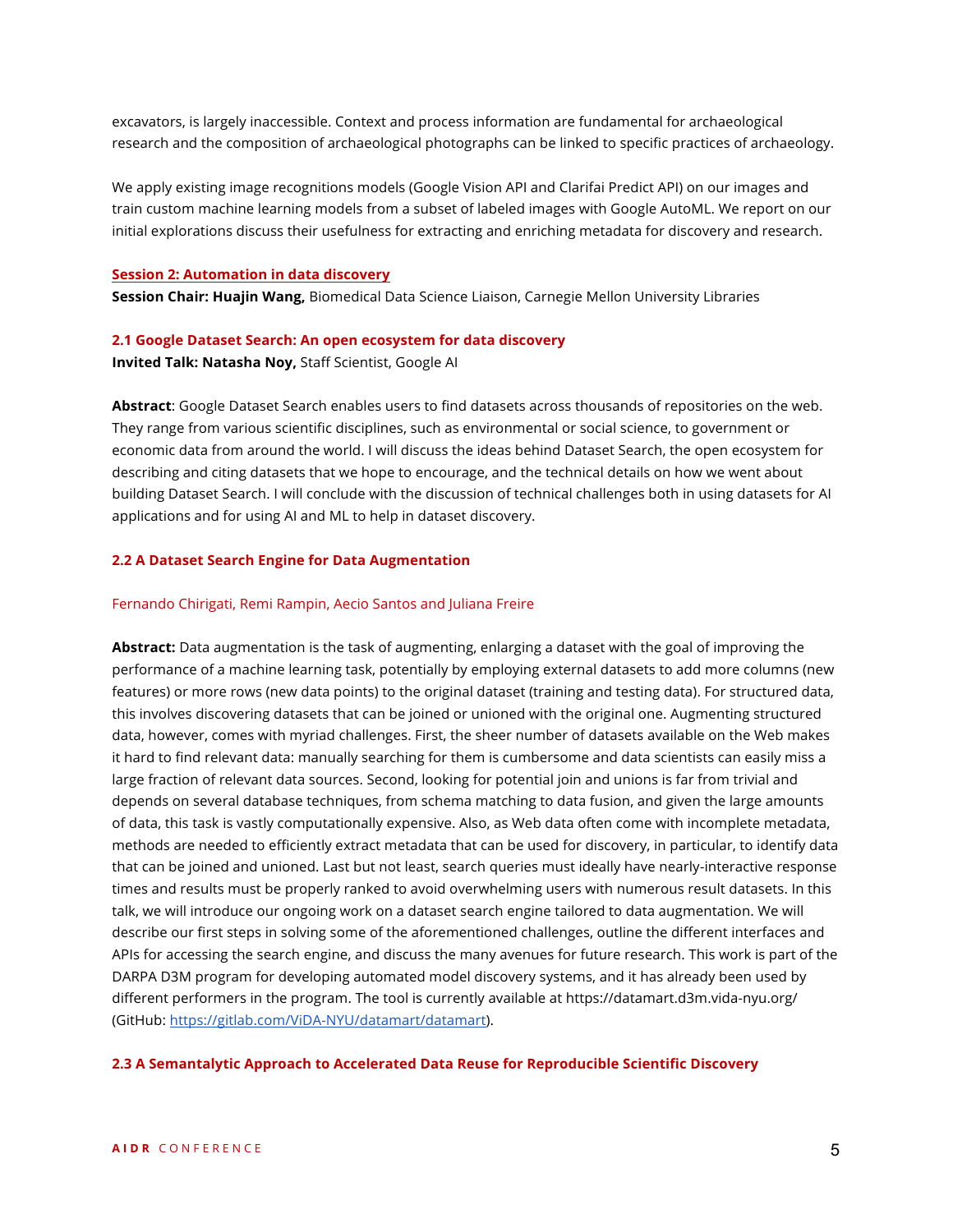Alexander New, Shruthi Chari, Miao Qi, Sabbir M. Rashid, John S. Erickson, Deborah L. McGuinness and Kristin P. Bennett

**Abstract:** We develop a semantics-driven, automated approach for dynamically performing rigorous scientific studies. This framework may be applied to a wide variety of data and study types. Here, we demonstrate its suitability for conducting retrospective cohort studies using openly available population health data, including identifying lifestyle factors associated with chronic diseases, or genetic mutations associated with diseases in precision health. Our semantically-targeted analytics (semantalytics) approach addresses the end-to-end data science workflow, ranging from intelligent data selection to dissemination of derived data and results in a rigorous, reproducible way. Our approach seeks to eliminate what we see as the critical bottleneck in this process: the availability of skilled data analysts. Ideally, the data analyst must translate an ill-defined problem from a client and one or more datasets to an analysis task; transform the data; design an appropriate modeling and validation approach; and optimize and execute a workflow to create and validate the analytical results. Ultimately, the data analyst translates the results into viable information products, including reports, texts, and presentations documenting the study, and disseminations of the results via mechanisms appropriate to the target domain. Our semantalytics approach treats the end-to-end data science workflow as data itself, semantically represented using domain-specific and authoritative ontologies in a comprehensive knowledge graph.

Our evaluation is motivated by the challenge of identifying risk factors that, for a given cohort, have significant associations with some health condition. Our solution is a semantics-augmented machine learning system that applies a novel health analysis ontology and knowledge graph to dynamically discover risk factors for selected cohorts. Semantalytics introduces the notion of cartridges: application-specific fragments of the underlying knowledge graph that extend its analytic capabilities. Defined using ontologies, the cartridges capture the necessary metadata for source data, workflows, and results/derived data. Cartridges enable an automated architecture allowing analysts to dynamically conduct studies exploring different health outcomes, risk factors, cohorts, and analysis methods. Semantalytics extends existing automated machine learning approaches by enabling the analysis pipeline to be configured from interchangeable modules in a reusable, domain-specific way. We apply the semantalytics framework to generalized risk analysis using the National Health and Nutrition Examination Survey, demonstrating that it can both reproduce existing studies and discover new findings. Semantalytics supports interoperability, reusability, reproducibility, and explainability within the automated system. The ontology and semantic framework developed here can be readily extended to other learning tasks and datasets in the future.

### **2.4 An innovative approach to scalable semantic search**

### Shenghui Wang, Rob Koopman, Titia van der Werf and Jean Godby

**Abstract:** Semantic search, in addition to keyword based search, is a desirable feature for many digital library systems. Even in the largely structured library data world, there is still a lot of tacit information locked in the free-text fields. Embedding words and texts in compact, semantically meaningful vector spaces allows for computable semantic similarity/relatedness which would make search more intelligent. The recent success of local context predictive models such as Word2Vec has initiated the development of more complex and powerful deep learning models for embedding words, sentences and documents. The resulting embeddings combine compactness and discriminating ability, but the associated computational requirements are substantial (often requiring powerful machines with GPUs) and the optimal hyperparameter settings are not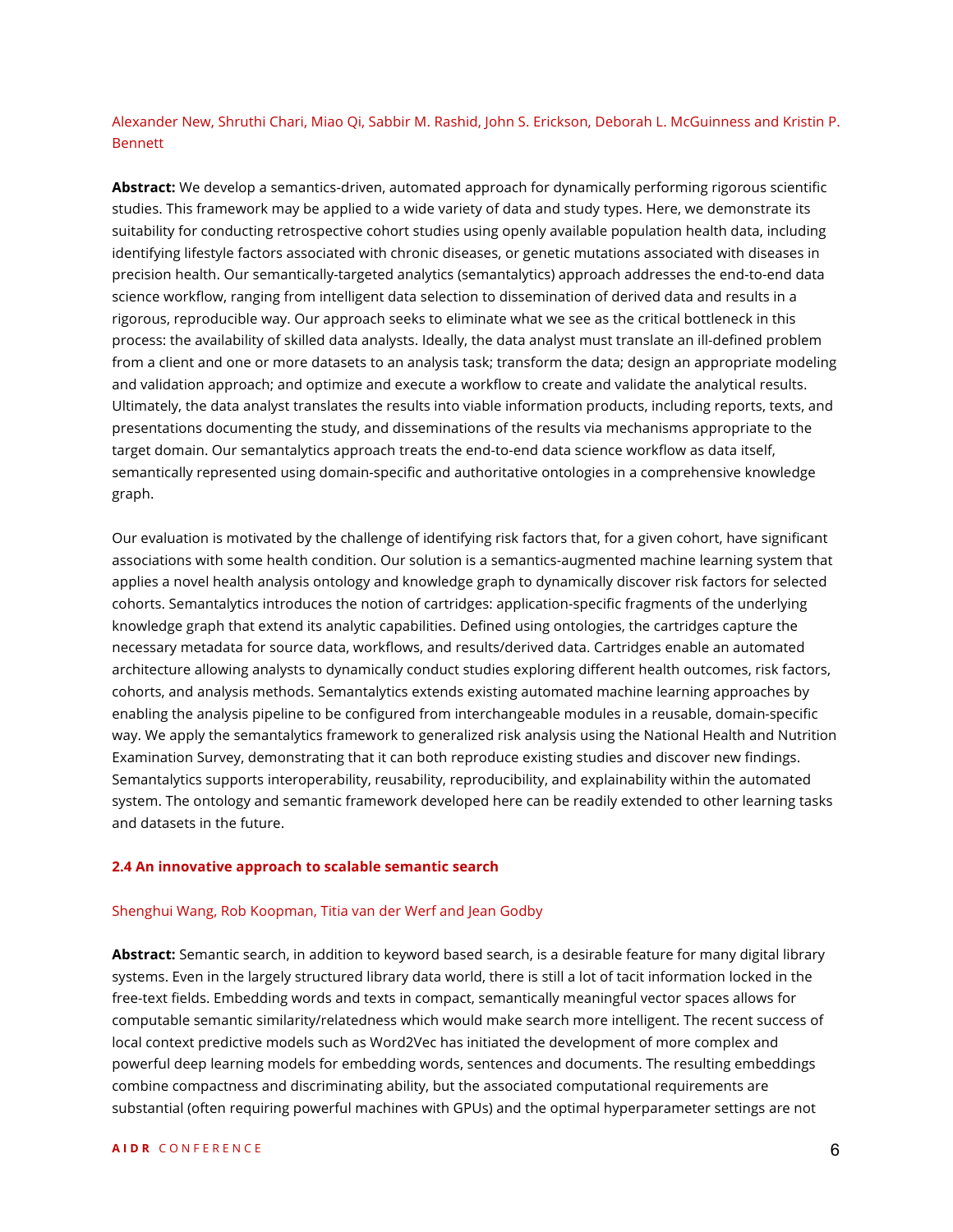easy to find. It is, therefore, more common that embeddings are pre-trained on large corpora and plugged into a variety of downstream tasks, as in sentiment analysis, classification, translation, and so on. However, such transfer learning might fail to capture domain-specific semantics, which can be crucial for certain applications, such as medical information retrieval, special collection exploration, etc. Standard benchmarks and evaluation methods often do not answer practical needs either.

Unfortunately, most libraries and even large-scale aggregators do not have the processing capacity nor the skills to embrace powerful deep learning and therefore stick with the traditional keyword-based approach. In our quest for practical solutions to support libraries in this field, we revisit the global co-occurrence based embedding and propose a conceptually simple and computationally lightweight approach. Our method extends random projection by weighting and projecting raw term embeddings orthogonally to an average language vector. As a result, the discriminating power of the term embeddings is increased, and even more meaningful document embeddings can be built by assigning appropriate weights to individual terms. We describe how updating the term embeddings online, as we process the training data, results in an extremely efficient method, in terms of both computational and memory requirements. Our experiments show highly competitive results with various state-of-the-art embedding methods on different tasks, including the standard Semantic Textual Similarity (STS) benchmark and an extreme multi-label classification (automatic subject prediction) task, at a fraction of the computational cost. Our method also has important practical benefits, including increased speed, more modest hardware requirements and effective handling of very rare words.

### **2.5 Building Specialized Collections from Web Archiving**

### Cornelia Caragea and Mark Phillips

**Abstract:** A growing number of research libraries and archives around the world are embracing web archiving as a mechanism to collect born-digital material made available via the Web. Between the membership of the International Internet Preservation Consortium, which has 55 member institutions, and the Internet Archive's Archive-It web archiving platform with its 529 collecting organizations, there are well over 584 institutions currently engaged in building collections with web archiving tools. The amount of data that these web archiving initiatives generate is typically at levels that dwarf traditional digital library collections. As an example, in a recent impromptu analysis, Jefferson Bailey of the Internet Archive noted that there were 1.6 Billion PDF files in the Global Wayback Machine. If just 1% of these PDFs are of interest for collection organizations and can be reused, that would result in a collection larger than the 15 million volumes in HathiTrust.

While the number of web archiving institutions increases, the technologies needed to provide access to these large collections have not improved significantly over the years. At this time, the standard way of accessing web archives is with known URL lookup using tools such as the OpenWayback. The use of full-text search has increased in many web archives around the world, but often provides an experience that is challenging for users because of the vast amount of content, and large heterogeneous collections. Another avenue of access to web archived data that is of interest to web archiving institutions is the ability to extract high-quality, contentrich publications from the web archives in order to add them to their existing collections and repository systems.

Our research is conceived to understand how well Artificial Intelligence can be employed to provide assistance to collection maintainers who are seeking to classify extracted PDF documents from their web archive into being within scope for a given collection or collection policy. By identifying and extracting these documents,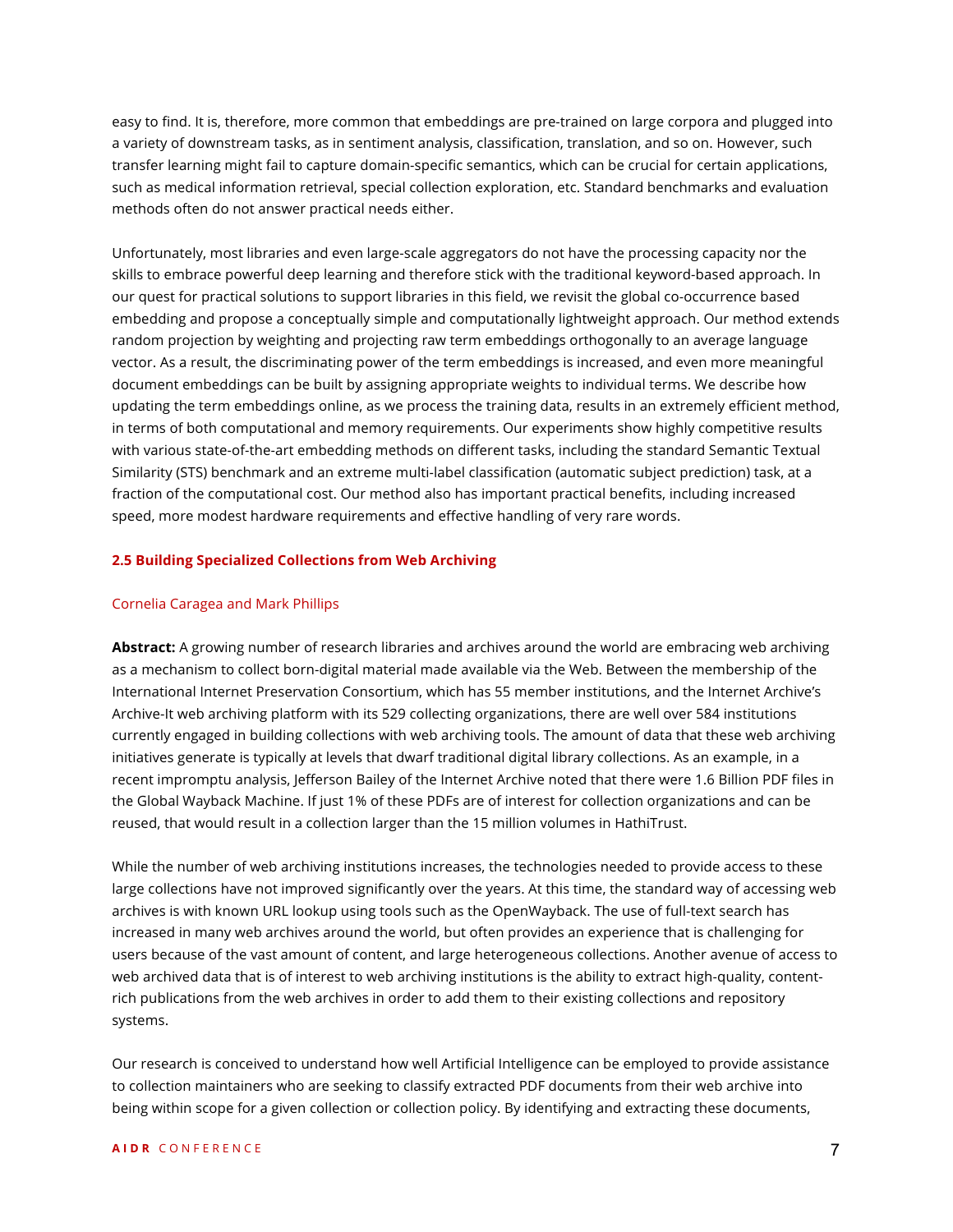institutions will improve their ability to provide meaningful access to collections of materials harvested from the Web that are complementary, but oftentimes more desirable than traditional web archives. Our research focus is on three generic use cases that have been identified for the reuse of web archives and include populating an institutional repository from a web archive of an university domain, the identification of state publications from a web archive of a state government, and the extraction of technical reports from a large federal agency.

### **2.6 Reuse and Discovery for Scholarly Big Data**

### C. Lee Giles and Jian Wu

**Abstract:** Over the past 20 years, CiteSeerX has created searchable scholarly big datasets and made them freely available for research. In order for digital library search engines like CiteSeerX to be scalable and effective, AI technologies are employed in nearly all essential components of the system, including document classification, metadata extraction, author name disambiguation, data linking, etc. To effectively train these, a sufficient amount of labeled data is generated, providing the ground truth for specific training and evaluation tasks. For example, the document type corpus, randomly selected from the focused crawl repository, includes 3000 PDF documents, manually labeled as papers, theses, slides, books, resumes, and other. The corpus also includes URLs where these documents were downloaded. These ground truth datasets can be reused for training improved supervised and semisupervised models. Figures, tables, algorithms, and math equations extracted from scholarly papers can be reused for research. They can also be reused as a derived scholarly big dataset to design and evaluate images, compression, classification, ranking algorithms, and others. Rich semantic information, such as keyphrases and scientific entities, can also be reused for tasks such as summarization and automatic author profile generation.

We discuss how to discover datasets in scholarly articles and make them more available via a search interface. Although there are open access repositories such as figshare, we believe that a large number of datasets are mentioned in scholarly papers. We explore natural language parsing algorithms to find the datasets that are actually used in papers. The datasets, once discovered, will be associated with research topics and sorted chronologically. Now when users search for a research topic, the search engine returns all datasets related to this topic and its popularity over time. The goal is to free researchers from a large amount of readings and provide them with an overview of data usage over time, helping them to explore and make decisions on datasets they choose for specific purposes. To this end, CiteSeerX becomes a suitable platform since it has the full-text data of over 10 million documents with a goal is to ingest all open access scholarly papers, estimated to be 30-40 million. We have designed machine learning algorithms to link these documents to the Web of Science, Medline, and other digital libraries. Users will have more opportunities to explore a comprehensive history of datasets that can be reused and discover other datasets for new research projects.

### **Panel 1: Challenges and Opportunities in Data Reuse Using the Power of AI**

**Keith Webster,** Dean, Carnegie Mellon University Libraries **(Moderator) Cliff Lynch,** Executive Director, Coalition for Networked Information **Natasha Noy,** Staff Scientist, Google AI **Casey Greene,** Assistant Professor of Systems Pharmacology and Translational Therapeutics, Perelman School of Medicine, University of Pennsylvania **Alex London,** Clara L. West Professor of Ethics and Philosophy, Department of Philosophy, Carnegie Mellon University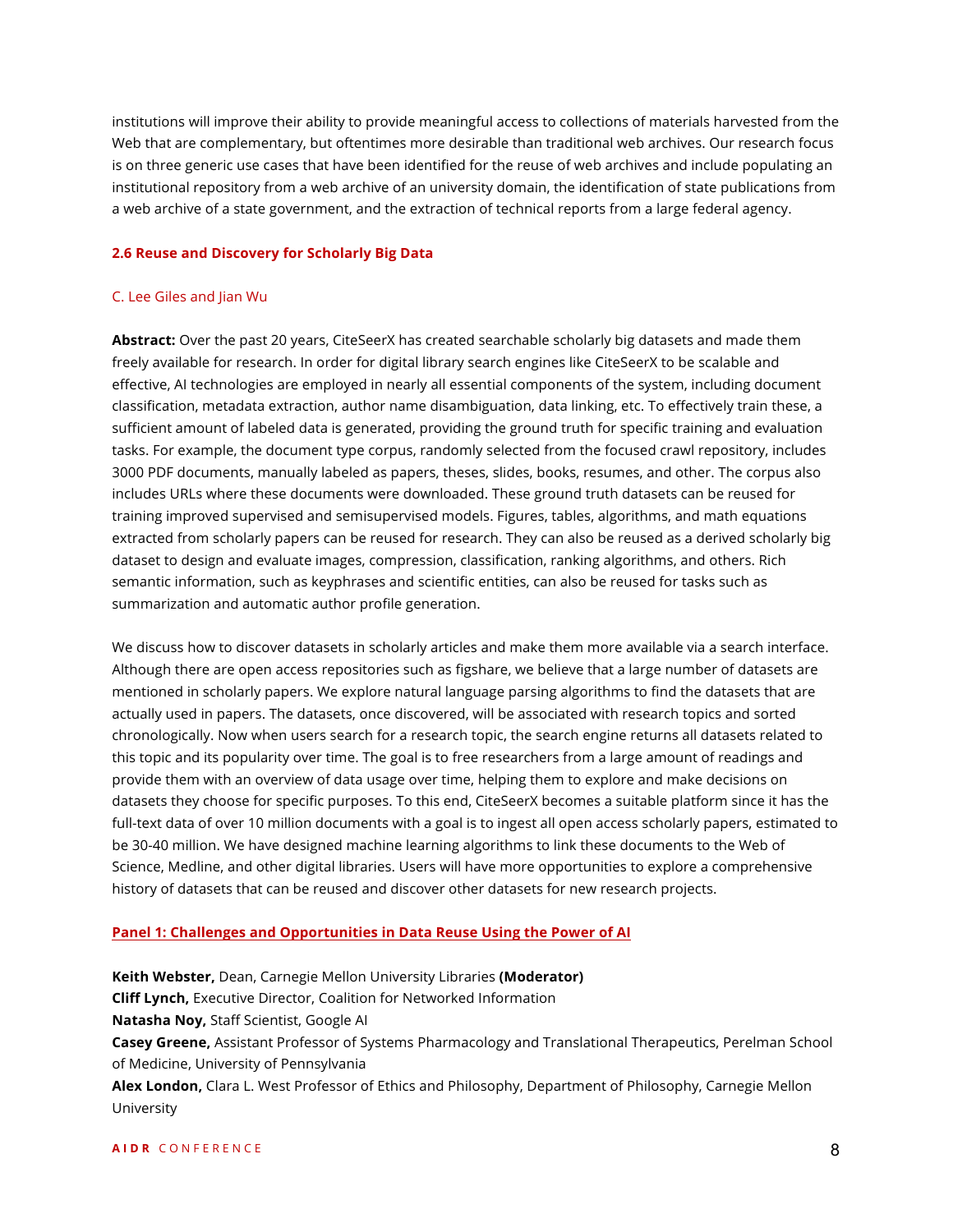# TUES DAY, MAY 1 4

### **Keynote 1:**

**Glen de Vries,** President and Co-founder, Medidata Solutions

### **Title: New Evidence Models: Clinical trials in the age of AI and Precision Medicine**

**Abstract:** The "gold standard" by which physicians, scientists, and regulators have evaluated safety and efficacy in clinical research, the randomized controlled trial, has been consistent for over two hundred years. Today, digital transformation and AI are making new evidence models possible. These evidence models address both practical and ethical issues in human research. We will examine those issues, how precision medicine make them more acute, how digital and AI are allowing for new comparators and unprecedented data reuse, and how these new experimental and statistical models are -- at long last -- allowing that gold standard to evolve.

### **Session 3: Integrating datasets and enabling interoperability**

**Session Chair: Nick Nystrom,** Chief Scientist, PSC and Carnegie Mellon University

### **3.1 Data reuse through domain adaptation AI algorithms for the self driving industry**

### Evgeny Toropov, Alex B. Weiss and José M.F. Moura

**Abstract:** Currently, many companies and research groups rely on annotated image data to solve a multitude of tasks in the computer vision domain. For example, the self-driving industry requires images annotated with rectangles drawn around each car or pedestrian to feed the computer vision algorithms. The academic community released a number of publicly available well-annotated datasets that could be reused. However, despite being similar in general, images from public datasets differ from images of any particular group in details. For example, traffic signs and lane markings differ across countries, cameras differ in the field of view or position on the car. The combination of such factors reduces the performance of computer vision algorithms trained on public datasets. One big step towards overcoming such problems and reusing previously collected data is a set of AI algorithms collectively called domain adaptation. The goal of domain adaptation is to generalize to the target domain while being trained on annotations available in the source domain. Here, we describe our experience of applying computer vision to detect road in images taken from a car. We succeeded in reusing annotated public datasets by the means of adopting domain adaptation AI tools.

### **3.2 A self-organized Scenario-based Heterogeneous Traffic Database for Autonomous Vehicles**

### Jiacheng Zhu, Wenshuo Wang and Ding Zhao

**Abstract:** A multitude of open driving datasets and data platforms have been raised for autonomous vehicles (AV). However, the heterogeneities of datasets in structure and driving context make existing datasets practically ineffective due to a lack of uniform frameworks and searchable indexes. In order to overcome these limitations on existing public datasets, we proposed a data unification framework based on traffic primitives with the ability to automatically unify and label heterogeneous traffic data. This is achieved by two steps: 1)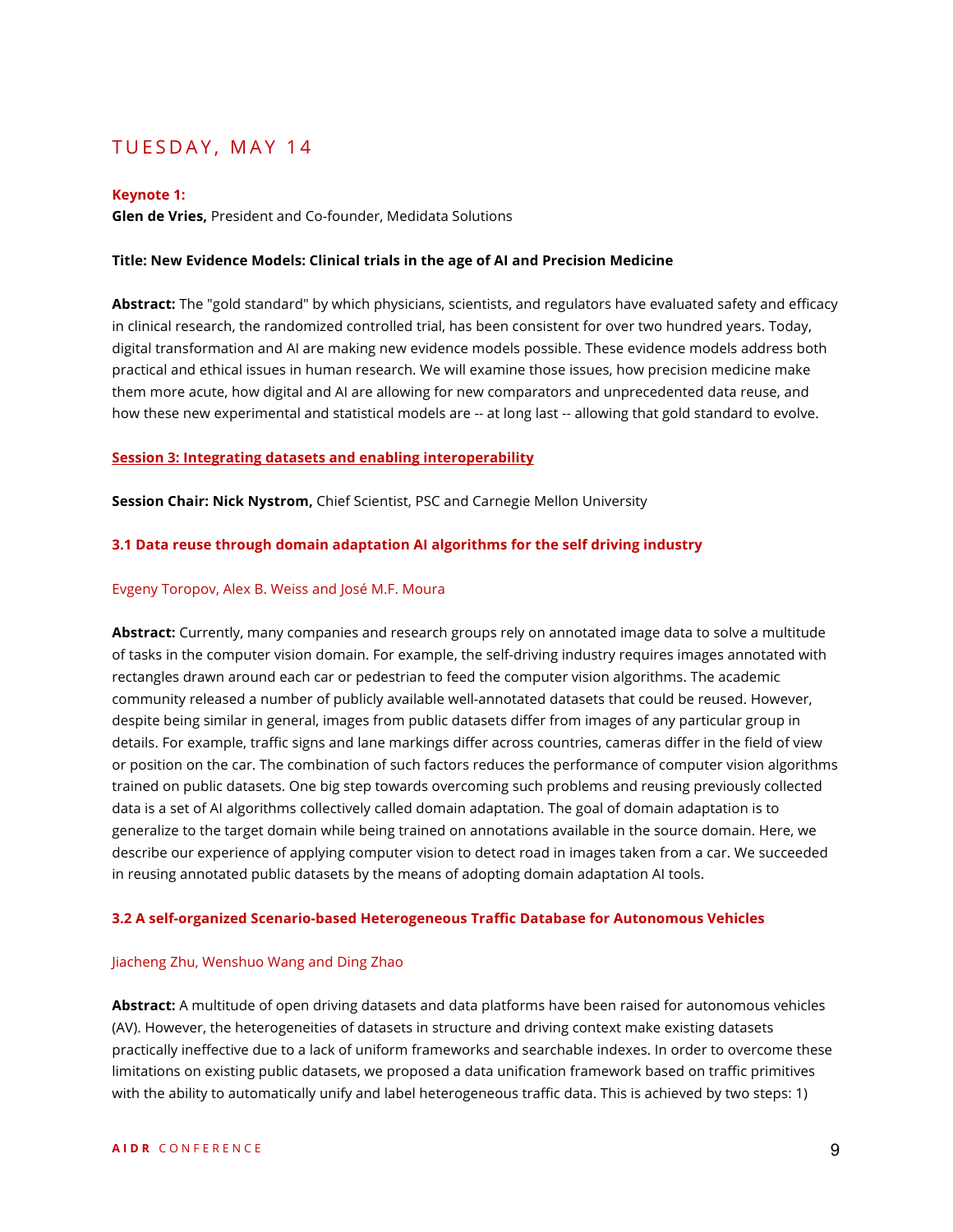Carefully arrange raw multidimensional time series driving data into a relational database and then 2) automatically extract labeled and indexed traffic primitives from traffic data through a Bayesian nonparametric learning method. Thus, We make it possible for establishing an accessible framework capable of automatically arranging, unifying and storing heterogeneous driving data.

The heterogeneity of driving data can be categorized into (1) Between existing datasets; (2) Within datasets; and (3) Between completed datasets and on-going collecting datasets. The heterogeneity between existing datasets is caused by diversity in driving settings and data collection platforms since most existing datasets differ from each other in terms of format, traffic context, application, sensor statue, and support tools. The heterogeneity also exists within one single dataset. A variety of traffic scenarios should be contained to investigate and test algorithms under different working conditions, which will cause the diversity in vehicle behaviors and sensor records and hence two parts from this dataset may greatly different from each other. Last but not least, the existing datasets could also be greatly different from the on-going collection data due to uncertainty and diversity of driving scenarios.

In order to build a dataset unification framework to accelerate autonomous driving technologies, we propose a traffic primitive-based framework. First, information in the dataset will be rearranged into time series according to data attributes and timestamps. Then a nonparametric Bayesian learning approach will be applied to extract the primitives, which is believed to be fundamental buildings block of traffic scenarios, by segmenting the multidimensional time series. After classification and learning statistical and physical properties of primitives, the traffic scenarios finally will be defined as the composition of primitives, and thus all the data could be labeled and indexed according to traffic scenarios. Since this database framework is able to recognize traffic scenarios automatically without human prior knowledge, the autonomous vehicle driving data can be selforganized.

### **3.3 Model Tracking using the Keras API - Simple Metadata Management**

### Catherine Ordun

**Abstract:** Data scientists rely on open source frameworks for building complex "blackbox" neural network algorithms. There are two reasons for why model explainability is important - the first is to increase human trust and insight on algorithm decision-making, and the second is to be able to reproduce results following a scientific method. This abstract focuses on the latter, demonstrating how existing functionality of a popular open source framework can be used to improve the organization and tracking of model development, similarly to what is available in expensive, proprietary tools.

Keras is the second most popular deep learning framework according to a 2018 analysis [1], followed by TensorFlow, largely for its "API designed for human beings, not machines". While thousands of data scientists across the world use Keras, this framework is typically used for prototyping due to the ease of syntax and ability to quickly learn how to use the sequential and functional APIs. However, as data scientists build out prototype models, they quickly lose track of the algorithms they build, much less develop a systematic and organized way to track hyper-parameters, components of each layer, accuracy and classification error, gradients and more. Recently proprietary frameworks such as MXNET used for Amazon Web Services' Sage Maker platform offer powerful systems to manage metadata and provenance information [2], similar to other software that leverages automated machine learning such as DataRobot [3] and H2O [4]. This abstract introduces simple functionality intrinsic to the Keras API to extract these metadata including hyper parameters, model meta-data,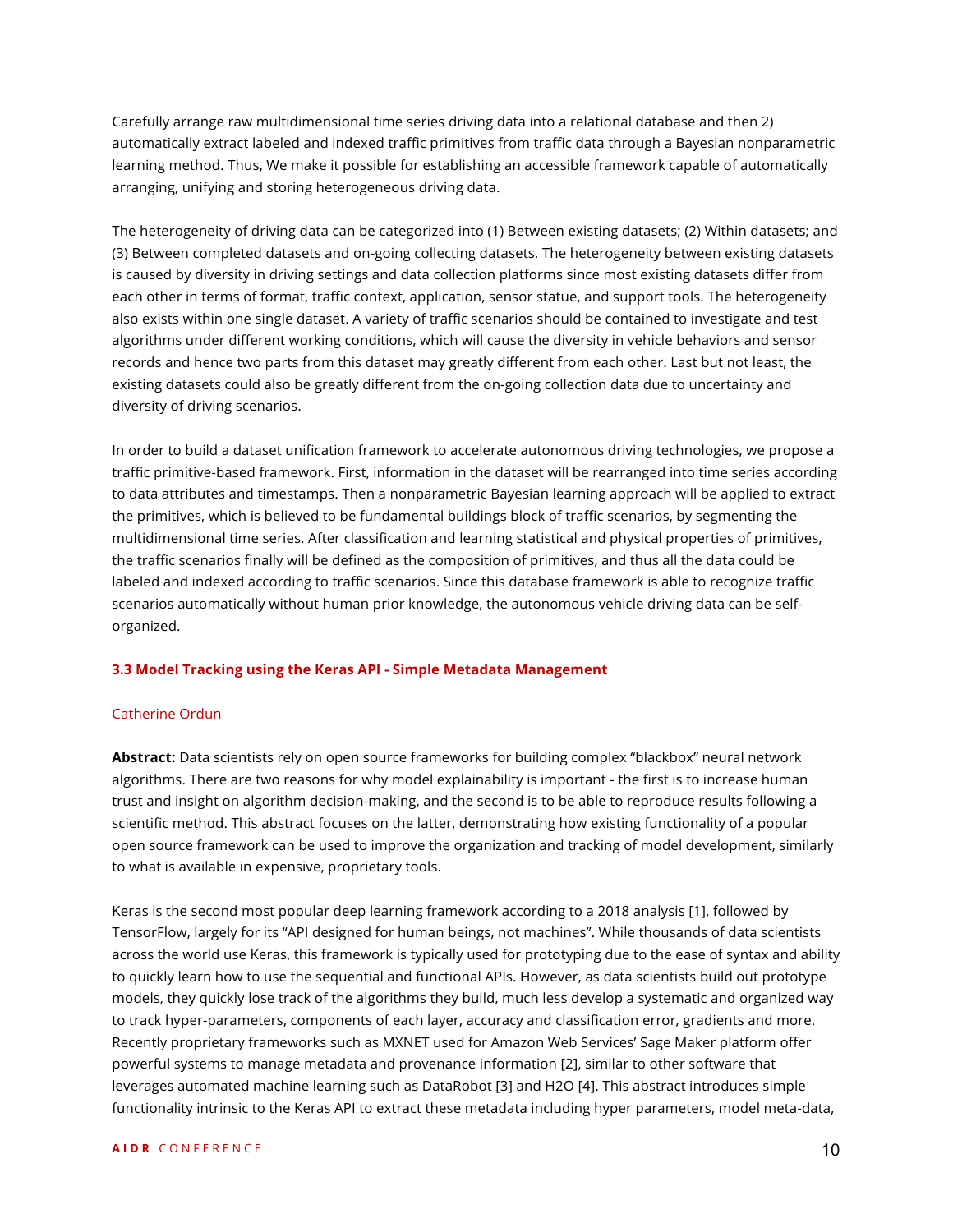evaluation, and prediction metadata, so that data scientists have a practical way to develop their own "leaderboard" of models to compare and contrast, without added cost.

### **3.4 Visual and Statistical Analysis and Comparison of Handwritten and Font Datasets**

### Daniel Clothiaux and Ravi Starzl

**Abstract:** Previous work of optical character recognition of typed forms will often get strong results by training over synthetic data, created by rendering words from fonts. Similar methods have been used to create handwriting data from fonts, especially in Chinese and Japanese, but such methods in English are often done ad hoc over small hand selected font sets that look like handwriting, while OCR of typed forms will use much larger datasets. Here, we looked at comparing large scale font datasets with handwritten datasets, as a first step towards integrating them into large scale synthetic data. We did this by first collating large numbers of both fonts and 'handwritten fonts', that is, fonts created to look like handwriting. We then use these fonts to create a large database consisting of all the numbers 0-9 as well as both uppercase and lowercase letters a-z. We then ran a large series of qualitative and quantitative comparisons between them and human handwritten data from the full NIST SD 19 dataset, which we use to categorize characters (such as seven written with and without a line through it). Our qualitative comparisons are visually oriented. For example, we calculated heatmaps for handwritten characters, fonts, and handwritten fonts, which allows for visual comparisons where some differences are immediately visible, such as slant or most handwritten fours being closed, and most font fours, even handwritten fonts, being open. We also cluster characters using PCA and t-SNE, and create visualizations of these reduced data, both directly applied on the font, and applied on the final hidden layer of a recognition convolutional neural network. Our quantitative methods encompass comparing statistics such as character orientations, number of loops, eccentricity, bounding ellipse major and minor axis, density, and aspect ratio, as well as results recognition of fonts on handwritten data. We find that although handwritten fonts are in general closer to actual handwriting than the full font set, it still has distinct characteristics of fonts-such as the aforementioned four, or letters with stems on the left (lowercase b and h) having a much stronger trend of leaning left in real handwriting. The statistics and especially visualizations are also interesting in and of themselves.

# **3.5 Lowering the barriers to experiment, data, and method reproducibility in AI research with a cloudbased computational reproducibility platform**

### Xu Fei and April Clyburne-Sherin

**Abstract:** The progress of AI research relies on robust methods. The explosion of interest in the field of AI resulted in many more publications in the past decade. However, this tremendous growth of AI research activity makes evaluating the robustness of a publication increasingly difficult and time consuming. The robustness of computational publications is reflected by 3 degrees of reproducibility: experiment, data, and method. Experiment reproducibility means that after applying the same data and implementation of the method from the original authors, we are able to get the same results. Data reproducibility means after applying an alternative implementation of the method on the same data from the original authors, we are able to get the same results. Method reproducibility means after applying an alternative implementation of the method on different data from the original authors, we are able to get consistent results.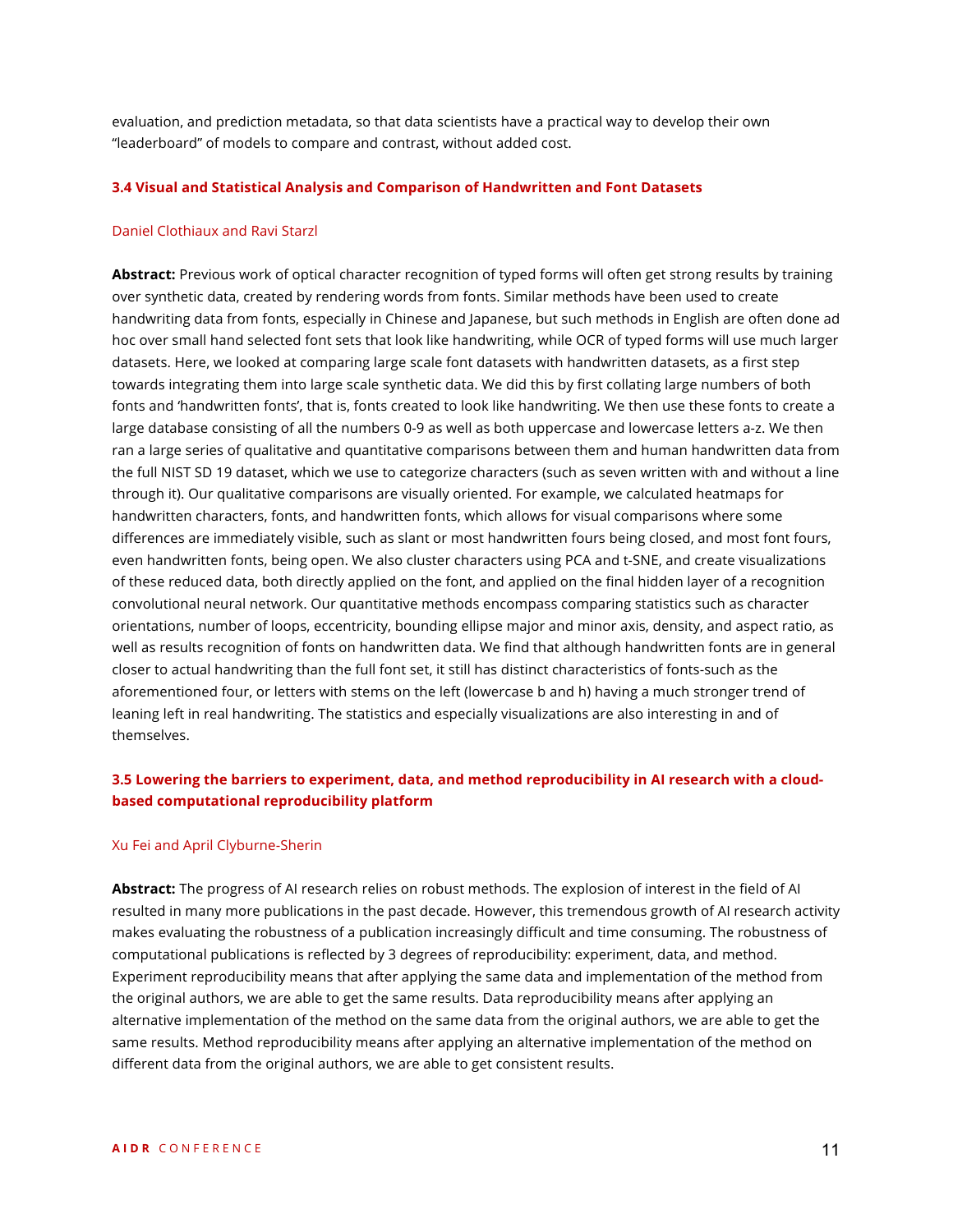Although experiment reproducibility confirms the results are indeed reproducible on the specific data provided by the same research team, it only suggests that the generality of the results is limited to the specific implementation and dataset provided by the original authors. However, method reproducibility confirms that the results are valid when re-implemented on a different dataset, hence the method is more generalizable and more robust.

Traditionally, the reproducibility of a publication depends on the documentation provided by the original research team. Unpublished code and unpreserved public data both contribute to the frustrations that researchers experience when trying to evaluate a publication. Moreover, the rapidly changing technological infrastructure makes implementing the method even with original authors' code and data an unnecessarily time-consuming task.

Our talk will present Code Ocean -- a computational reproducibility platform designed to help researchers evaluate any publication more efficiently by addressing all 3 degrees of reproducibility. Code Ocean uses container technology along with designs rooted in computational research. Any work published on Code Ocean contains code, data, and the computational environment exactly the same as the original authors and executable in the browser. Hence publications on Code Ocean are experimentally reproducible by default. This provides a great starting point for researchers to investigate whether they want to investigate more resources to validate higher degrees of reproducibility of a publication. Code Ocean also supports the reuse and remix of existing publications, allowing a novel way of showing the robustness of a study from the number of successful attempts at experiment, data, and method reproducibility.

### **3.6 LabelBee: a web platform for large-scale semi-automated analysis of honeybee behavior from video**

### Rémi Mégret, Ivan Rodriguez, Isada Claudio Ford, Edgar Acuna, Jose L Agosto and Tugrul Giray

**Abstract:** The LabelBee system is designed to facilitate the collection, annotation and analysis of large amounts of honeybee behavior data from video monitoring. It is developed as part of NSF BIGDATA project "Large-scale multi-parameter analysis of honeybee behavior in their natural habitat", where we analyze continuous video of the entrance of bee colonies. One key aspect is the presence of bees with barcode tags, which can be identified to individually to monitor the variability of their individual behavior on the long-term (from days to seasons). Due to the large volume of data and its complexity, LabelBee provides advanced AI and visualization capabilities to enable the construction of good quality datasets necessary for the discovery of complex behavior patterns. It integrates several levels of information: raw video, honeybee positions, decoded tags, individual trajectories and behavior events (entrance/exit, presence of pollen, fanning, etc.). This integration enable to combination of manual and automatic processing, where automatic results can be corrected and extended by multiple users connecting to the platform.

This flexibility facilitates the close collaboration between Biologists and Computer Scientists. Biologists, as users of the platform, can annotate the behaviors of interest by looking directly at the videos, which is an improvement over the traditional approach of direct observation in the field. Typical dataset creation involves three steps: first step is the main annotation, which involves several users working on intervals of one hour of video, the second step is the cleaning by a different user, the last step is curation by an expert user who ensures uniform standards. Visualization aids such as highlighting potentially redundant annotation helps with this process. Computer Scientists, as contributors to the platform capabilities, have developed several additional AI modules to automatize part of the analysis. First, automatic tag detection helped focus the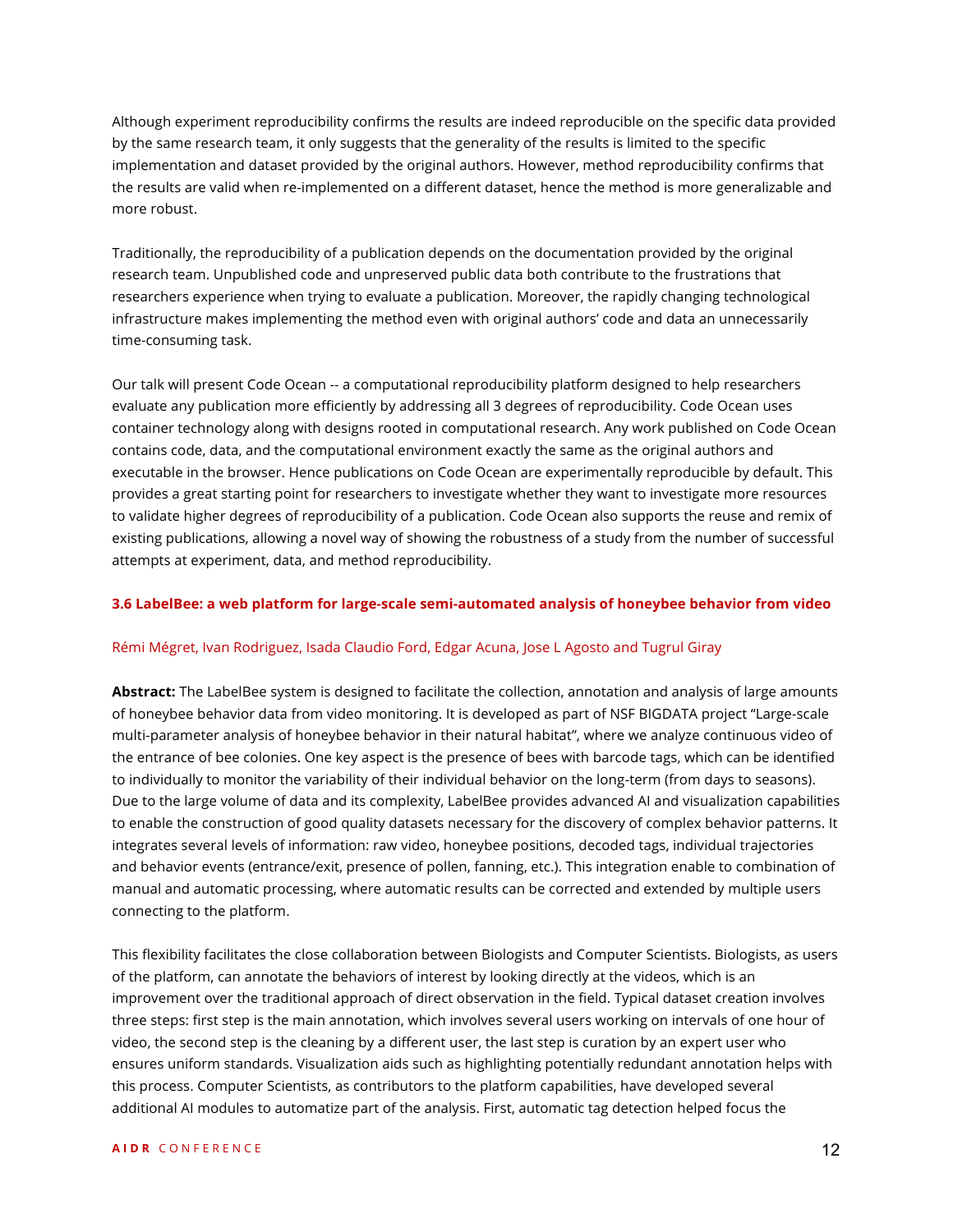attention of the users on the precise times where tagged bees are passing through the entrance. Then, modules for the automatic detection of untagged bees and pollen were trained based on already annotated data. We are currently in the process of integrating these newly trained modules in the platform, to accelerate the main annotation step. The data constructed by this semi-automatized approach can then be exported for the analytic part taking place on the same server: long-term behavior datasets can be visualized and manipulated through Jupyter notebooks for the extraction and exploration of behavior patterns.

### **Session 4: Biomedical applications**

**Session Co-chairs: Sean Davis,** Senior Associate Scientist, National Cancer Institute, NIH **Andreas Pfenning,** Assistant Professor, School of Computer Science, Carnegie Mellon University

### **4.1 Invited Talk: Data reuse enables ML-based analysis of rare diseases**

### **Casey Greene,** University of Pennsylvania

**Abstract:** We sometimes speak of "big data" in biology. In most cases, these data have many more features than examples. This is particularly pronounced in the case of rare diseases, where we may have tens of samples but tens of thousands of measurements. I'll discuss how we can reuse compendia of data with many training examples as a training dataset and then transfer the resulting model to rare disease datasets where the number of samples is particularly limited.

# **4.2 Prototype ML Software for Several Distinct Classes of Biomedical Data Science Problems Developed in NIH-Hackathons!**

### Ben Busby

**Abstract:** Machine Learning techniques and concepts can be explored more freely in hackathons than other settings. Here we present some examples of Machine Learning tools we have prototyped in hackathons.

The possibility of identifying the evidence of genetic engineering and other subtle indicators of DNA in the wrong context is an open scientific question. We built a prototype that distinguishes natural DNA sequences from model plant organisms from artificially modified plant DNA sequences. We think this is expandable to many other types of searches for sequences that are not in public databases.

We have developed a machine learning prediction algorithm for neurological injury in pediatric cardiac patients. We have built a framework to statistically assess actionable events leading to stroke, the biggest risk factor for Pediatric EcMo patients, to improve neurological outcomes.

We have developed a workflow to apply ensembles of machine learning methods for feature selection and selection consensus, to determine sets of best discriminating gene biomarkers using RNA-seq data from heterogeneous cancer populations (e.g. pediatric AML, etc.).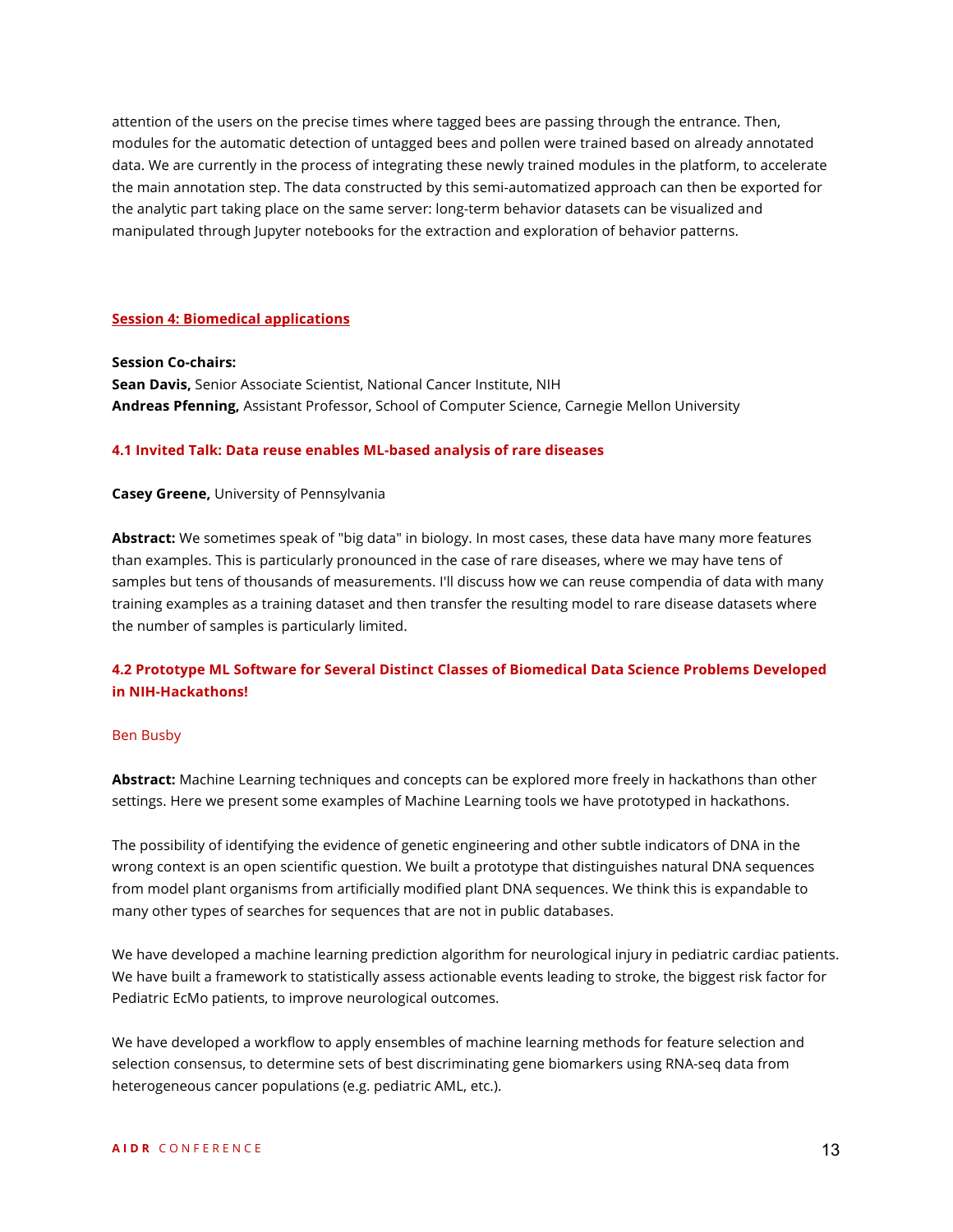Moreover, we have used machine learning to calculate the immunogenicity of peptides and produce training images with Generative Adversarial Networks to use in image analysis workflows.

This body of work demonstrates that hackathons are a useful tool to generate machine learning prototypes.

### **4.3 Invited Talk: Data Privacy: Control, Use, and Governance**

**Lisa S. Parker,** Professor and Director, Center for Bioethics & Health Law, University of Pittsburgh

**Abstract:** For some people, protecting their privacy is a matter of controlling the flow of information about themselves. Given the development and adoption of myriad technologies and social practices, controlling data about oneself has become an unrealistic goal. Development of systems—social, legal, and technological—to control and/or govern the use of data is more realistic and ethically necessary. Drawing on lessons from bioethics and healthcare, this talk will address basic reasons—traditional and evolving—to care about privacy and to develop systems to govern the use of data.

### **4.4 Invited Talk: Data engineering tools and approaches to facilitate data reuse and data science**

**Sean Davis,** Senior Associate Scientist, National Cancer Institute, NIH

**Abstract:** Data engineering, the close cousin of data science, is the necessary first step in any data science project. As data projects become larger and more complex, awareness and understanding of the existing ecosystem for collecting, transforming, exploring, and labeling data at scale can accelerate the data science process. In this talk, I will present an opinionated view of data engineering and a pragmatic view of the data engineering landscape, with particular focus on scalable infrastructure and tools.

# **4.5 Invited Short Talk: Predicting Tissue-Specific cis-Regulatory Elements Across Mammals to Identify Potential Evolutionary Mechanisms**

**Irene Kaplow,** Postdoctoral Fellow, School of Computer Science, Carnegie Mellon University

**Abstract:** The Vertebrate Genomes Project (VGP) is generating high-quality genomes from every order of mammals, enabling us to compare the DNA sequences of species whose most recent common ancestors lived tens of millions of years ago. These genomes enable us to investigate mammalian evolution, human uniqueness, and endangered species preservation. However, genome sequence alone is insufficient for identifying the connections between a species's DNA sequence and the traits the sequence controls. While every cell in the body has the same DNA, many traits that differ between species have evolved due to differences in the extent to which genes – encoded within the DNA – make RNA, which in turn make proteins, which varies across tissues. These differences arise from cis-regulatory elements (CREs), parts of the DNA usually found outside genes that help initiate the creation of RNA, and different CREs are active in different tissues. To understand how species differ, we need to identify which CREs are active in each tissue of every species. Obtaining primary tissue samples from many species is impossible due to cost, feasibility of obtaining animals, and the fact that some mammals are endangered.

We are developing novel machine learning models for using CRE activity data from a small number of species to impute CRE tissue-specificity in all of the mammals from the VGP. We are employing a widely used proxy for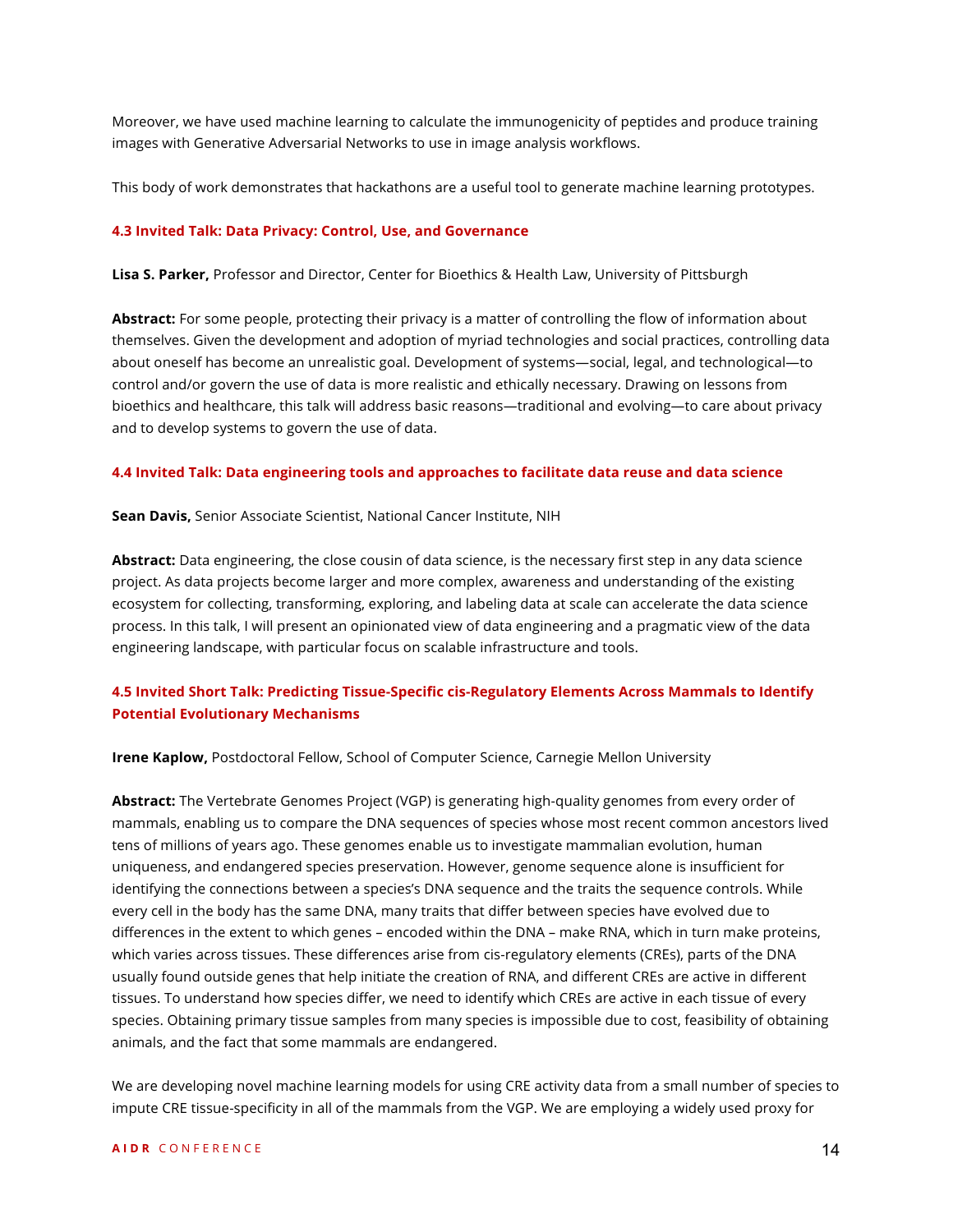CREs: Genomic regions identified in ATAC-seq experiments. ATAC-seq is a genome-wide assay used to identify regions of the genome that are accessible for interaction with proteins that regulate RNA levels. We are obtaining brain and liver ATAC-seq data from mouse, macaque, and bat. We will use this data to train our models to predict TS-CREs – regions with stronger DNA accessibility in one tissue relative to another – directly from DNA sequence. As a proof-of-concept, we have trained a convolutional neural network on TS-CREs from mouse and shown that we can successfully predict TS-CREs in parts of the human genome whose corresponding regions in mouse are not CREs in the same tissue (AUROC = 0.93, AUPRC = 0.90). We have already identified brain- and liver-specific CREs near important genes that our model predicts will not be brainor liver-specific in a subset of mammals. We look forward to predicting TS-CREs in all of the VGP mammals and using our predictions to identify potential CRE tissue-specificity changes underlying differences between species.

# **4.6 Invited Talk: Standards, incentives, tools – Which are the necessities for data discovery in academia vs industry?**

### **Fiona Nielsen,** Founder and CEO, Repositive

**Abstract:** Based on her experiences in genomic data sharing in both the charity DNAdigest and the social enterprise Repositive, currently enabling a marketplace for data access within pre-clinical cancer drug discovery, Fiona Nielsen presents her learnings and perspective on how to move the needle for data discovery and reuse. Evaluating the scientific approach to solve data sharing challenges and calling out where it fails, as well as giving examples of communities where data sharing are successful, Fiona suggests we learn from approaches outside the academic setting to attack our challenges of data sharing to make the most impact with our AI and ML tools sets.

### **4.7 Invited Talk: Understanding the Role of Explainaiblity and Verification in Medical AI**

**Alex London,** Clara L. West Professor of Ethics and Philosophy, Department of Philosophy, Carnegie Mellon University

**Abstract:** Breakthroughs in machine learning are enabling the creation of automated systems to perform a wide range of diagnostic and predictive tasks in medicine. Essential to securing and maintaining trust in health care providers and health systems are clear practices and procedures to ensure accountability and respect for the freedom of stakeholders from arbitrary interreference. A common proposal for achieving these goals imposes requirements like explainability or interpretability that seek, in different ways, to lay out the operation of such systems to human inspection. Because the most powerful AI systems are often "black-boxes," these requirements may be purchased at the price of reduced predictive accuracy. In this talk I argue that such requirements are misguided in domains—such as medicine—where our theories of disease pathophysiology and drug mechanism are often precarious and under-developed. Instead, I argue that we should promote trust and accountability by clearly defining the tasks such systems can perform, the conditions necessary to ensure acceptable system performance, and rigorously validating their accuracy under those well-defined conditions in real-world contexts.

### **4.8 Invited Talk: Enabling Data Discoverability in the Human BioMolecular Atlas Program (HuBMAP)**

**Nick Nystrom,** Chief Scientist, PSC and Carnegie Mellon University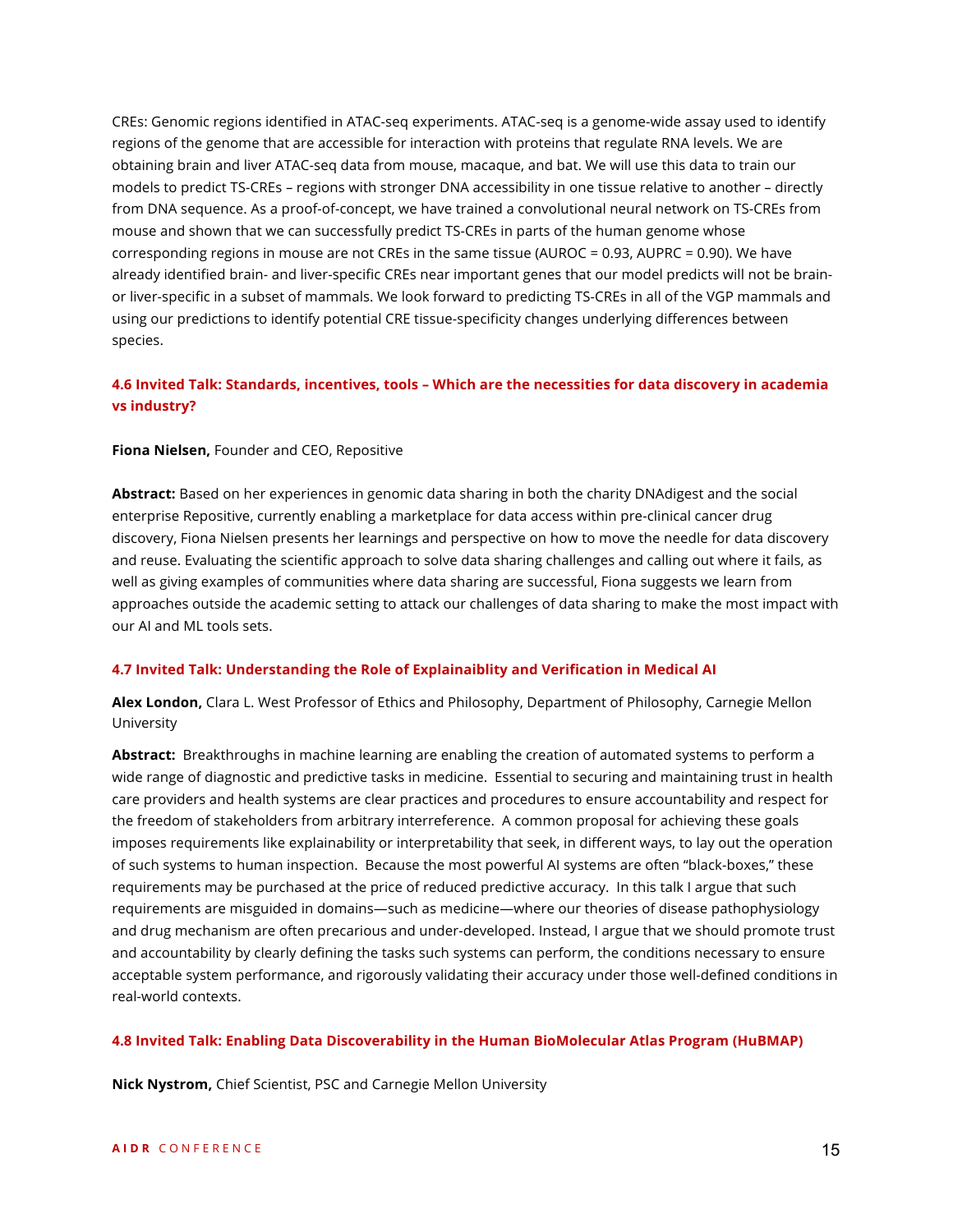### **Abstract:** TBD

### **4.9 Invited Talk: AI for Biological Discovery: Data Integration and Self-Driving Instruments**

**Bob Murphy,** Ray and Stephanie Lane Professor, Head of Computational Biology, School of Computer Science, Carnegie Mellon University

**Abstract:** Self-driving cars are changing transportation and setting a precedent for automated decision-making in the physical world. Following that precedent, self-driving instruments will revolutionize the way in which experimental science is done. A major task in biomedical research is creating *empirical* models that can predict, for example, how a person with a particular genetic makeup will respond to a particular drug. Predictive models are created from the results of some experiments to predict the outcome of others. The accuracy of a predictive model will in general be higher the more data is used to build it. This is where integration of as many existing data sources as possible is critical. However, we have data for only a tiny fraction of possible experiments, and there are experiments that we can't or don't want to do (such as treating a person with all possible drugs to see which works the best against their disease). We need a means of deciding which new experiments are best to do to improve our models. An important idea is to use our current predictive model to decide which experiments to do next (and rebuild the model) – an approach called *active* machine learning. The idea is to continuously try to improve the model (e.g., by choosing experiments whose outcome the model cannot confidently predict). The experiments themselves can nowadays often be executed using automated instruments. The combination of active machine learning and automated instruments leads to *automated science*: experiments are not only *executed* using robotic equipment but the *choice* of experiments is also made by computer – a combination we term "self-driving instruments." We have shown that automated science can produce an accurate model of drug effects while performing only a fraction of possible experiments. Of course, just as self-driving cars don't decide where you want to go, self-driving instruments need to be given a goal. The promise is to build useful predictive models much more efficiently (in terms of time, money and reducing duplication of effort) than is possible with current human directed efforts.

# WEDNESDAY, MAY 15

**Outcome and future planning meeting - all invited to participate Moderator: Huajin Wang,** Biomedical Data Science Liaison, Carnegie Mellon University Libraries

### **Panel 2: Enabling Smart and Safe Communities Through AI**

**Karen Lightman,** Executive Director, Metro21: Smart Cities Institute **(Moderator) Robet Tamburo,** Senior Project Scientist, Robotics Institute, Carnegie Mellon University **Bob Gradeck,** Project Manager, Western Pennsylvania Regional Data Center **Santi Garces,** Director, Department of Innovation and Performance, City of Pittsburgh

### **Session 5: Data security, privacy and algorithmic bias**

**Session Chair: Sayeed Choudhury,** Associate Dean for Research Data Management, Johns Hopkins University Libraries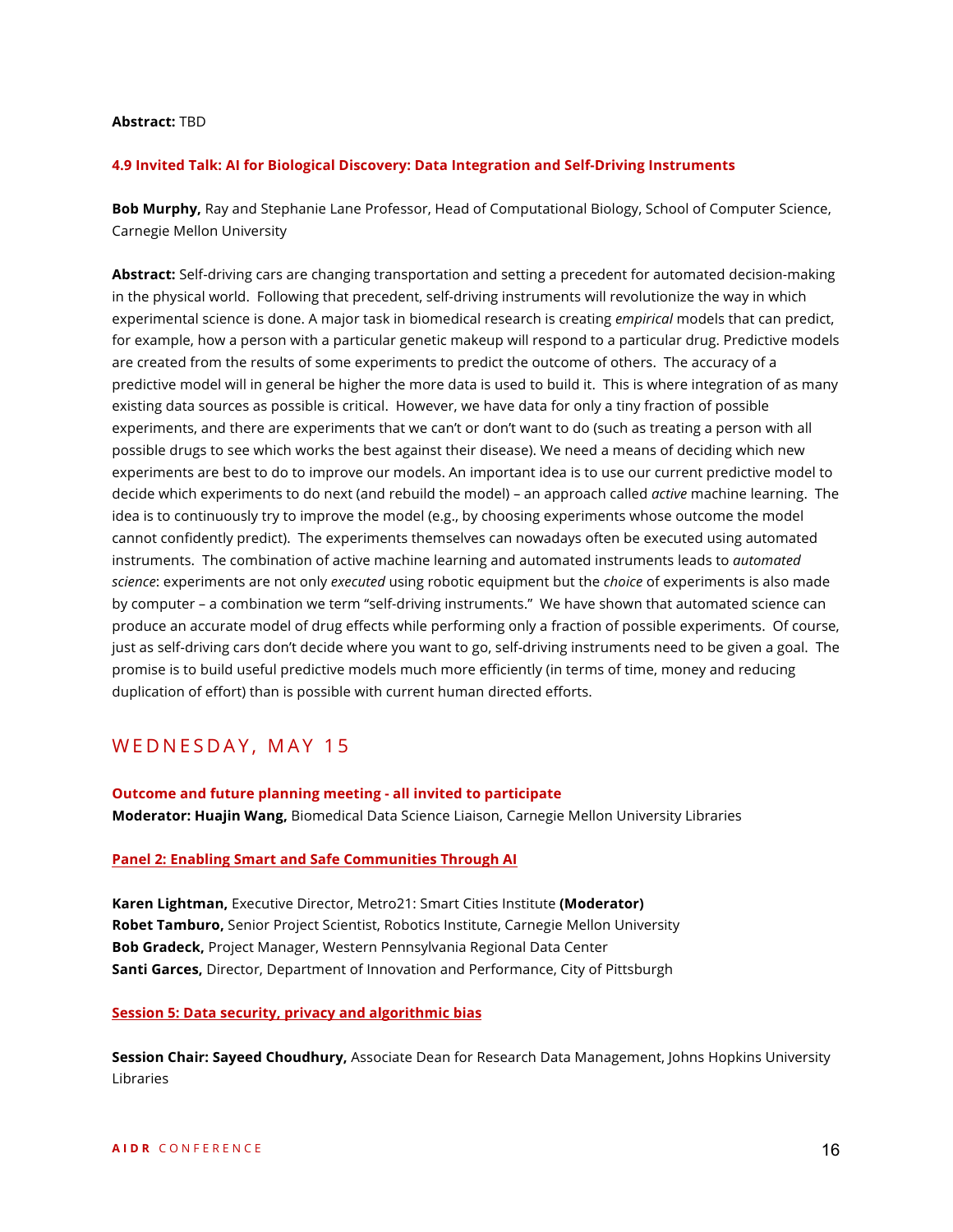### **5.1 Invited Talk, Finding Bias, Discrimination, and Private Data Leakage in Machine Learning Systems**

### **Matt Fredrikson,** Assistant Professor, School of Computer Science, Carnegie Mellon University

**Abstract:** The use of machine learning to make decisions that impact people has become common, with applications to areas like criminal justice, child welfare, and medicine. This trend has generated excitement and interest, but has also been accompanied by legitimate concerns about the threat that these systems pose to values such as privacy and fairness. Among the primary factors leading to such concerns is the fact that these systems are opaque, meaning that it is difficult to explain their behavior, and in particular why a certain decision was made. Opacity poses a challenge for developers, users, and auditors who wish account for these systems' behavior.

In this talk, we show that privacy and fairness violations can often be viewed in terms of an inappropriate use of individuals' personal information. Central to this approach is a notion of "proxy use", which characterizes programs that employ strong predictors of a protected information type, rather than making direct, explicit use of the data in question. Viewing machine learning models as programs that operate on random data, we describe techniques that identify proxy use in large-scale models, and illustrate how these techniques provide a form of transparency by isolating and explaining behaviors that amount to privacy and fairness violations. We conclude by showing that these explanations can be put to use in removing certain types of undesirable behavior from models, often without compromising their performance.

### **5.2 Sharable Cyber Threat Intelligence Using Weak Anonymization**

### Lena Pons and Jeffrey Chrabaszcz

**Abstract:** There are several barriers to sharing cyber threat intelligence (CTI): lack of common data models, risk associated with centralized storage of unencrypted indicators, and lack of motivation for data collection beyond a single incident handling model. The cost of maintaining updated collections of CTI is also prohibitive for most industries.

Without sharing CTI it is impossible to perform longitudinal analyses, which are necessary for detecting tools, techniques and procedures which are harder than hashes and IP addresses for attackers to obfuscate and change.

We propose reducing the risk of sharing CTI by using hashing.

Common cyber incident data models have limitations, however models like MITRE's ATT&CK framework can provide insight into some areas such as kill chain phase. Providing pairs of obscured indicators and associated kill chain phase can provide enough information for intrusion detection system rule generation.

Using one-way cryptography only CTI that exists in a recipient's system will be exposed, which reduces the risk of constructing and maintaining centralized repositories of CTI.

### **5.3 Privacy Preserving Synthetic Health Data**

### Andrew Yale, Saloni Dash, Ritik Dutta, Isabelle Guyon, Adrien Pavao and Kristin Bennett

**Abstract:** We examine the feasibility of using synthetic medical data generated by GANs in the classroom, to teach data science in health informatics. Teaching data analysis with actual medical data such as electronic healthcare records is greatly restrained by laws protecting patient's privacy, such as HIPAA in the United States.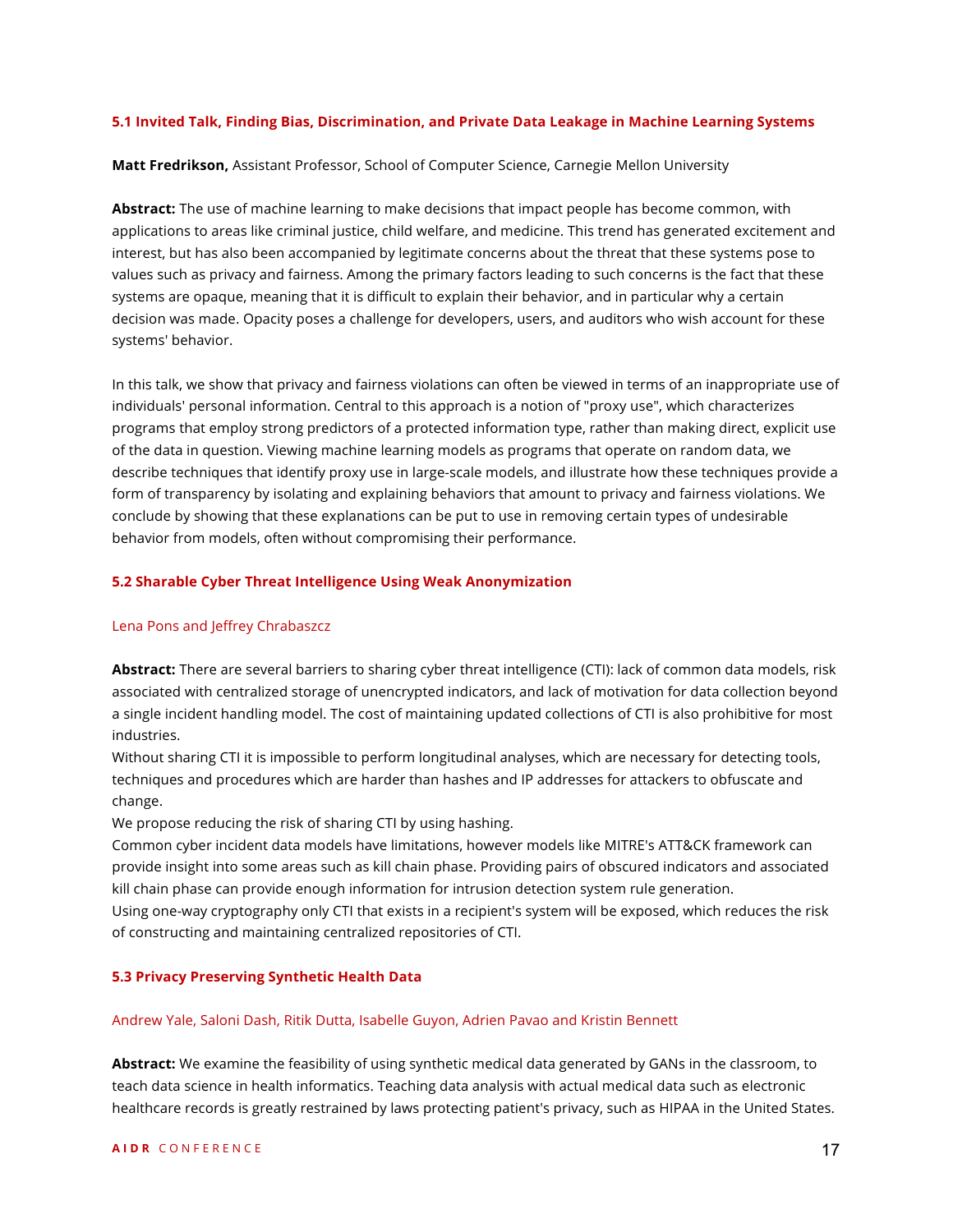While beneficial, these laws severely limit access to medical data thus stagnating innovation and limiting educational opportunities. The process of obfuscation of medical data is costly and time consuming with high penalties for accidental release. Health histories recovered from deidentified data may result in harm to the subject. Research and education is biased towards the few publicly-available datasets such as the ICU dataset "Medical Information Mart for Intensive Care" (MIMIC). Our focus lies on the problem of making available to medical students and researchers a wider variety of medical datasets, by creating synthetic data which retains utility for teaching purposes, and ideally even for research, while definitively preserving privacy. Our proposed workflow consists of training a generative model of synthetic data, using real data in a secure sand-boxed environment, exporting the model to the outside, and then synthesizing data. This procedure complies with our healthcare partners' regulatory requirements. We develop a novel Wasserstein GAN and conduct a benchmark study on MIMIC data comparing it to 5 other approaches using novel metrics, based on nearest neighbor adversarial accuracy, for defining the resemblance and privacy of synthetic data generated from real data. We performed a comparison of 6 data generative methods on the MIMIC-III mortality problem: Gaussian Multivariate, Wasserstein GAN (WGAN), Parzen Windows, Additive Noise Model (ANM), Differential Privacy preserving data obfuscation, and (6) Copy the original data. Using our resemblance metric only the WGAN and Parzen windows show enough resemblance when compared to both the training and testing data. With our privacy metric the WGAN, Gaussian Multivariate, and Parzen Windows all excel. The Gaussian Multivarite method is ultimately ruled out as it does not retain a high enough utility level for education and research purposes. The Parzen Windows method is eliminated because it stores the original data and therefore sacrifices privacy in the model itself. Therefore the WGAN was the only effective method that maintained privacy and that allowed model export. This workflow can be used to address the vital need to create datasets for health education and research without undergoing deidentification which can be both costly and risky, and lose information.

# **5.4 Protecting fMRI data from unforeseen privacy attacks in a distributed machine learning environment**

### Michael Ellis, Naseeb Thapaliya, Lavanya Goluguri, Harini Booravalli Suresh and Shan Suthaharan

**Abstract:** The functional magnetic resonance imaging (fMRI) data [1] are highly sensitive to privacy attack, when they are distributed and scattered over multiple platforms to support data reuse and research reproducibility for the enhancement of machine learning based interdisciplinary research. The fMRI data, when sophisticated predictive models are developed using them, can easily disclose regions of interests (ROIs) information, from which one could deduce privacy information of an individual's thoughts or opinions. Therefore, it is important to develop meaningful machine learning models that lead to high predictive or classification accuracy, while protecting privacy.

In our recent research, we studied compressed sensing [2] and compressed learning [3] techniques with twostate Markov chain to characterize the transition behavior of fMRI signals. We then used these transition states to construct compressed sensing matrix and transformed the signals for compressed learning to build a privacy-preserving predictive model. This approach served as a feature selection mechanism. We have presented this work with our preliminary results and findings at the Stanford Compression workshop [4]. This model showed its strengths with Logistic Regression (LR) and Sparse Multinomial Logistic Regression (SMLR), while showing contradictory results with Naïve Bayes (NB) and Artificial Neural Network (ANN). However, we observed that our approach, as a feature selection mechanism, eliminates the distinguishable characteristics between the classes, which led to drawbacks for the techniques (NB and ANN) that rely heavily on statistical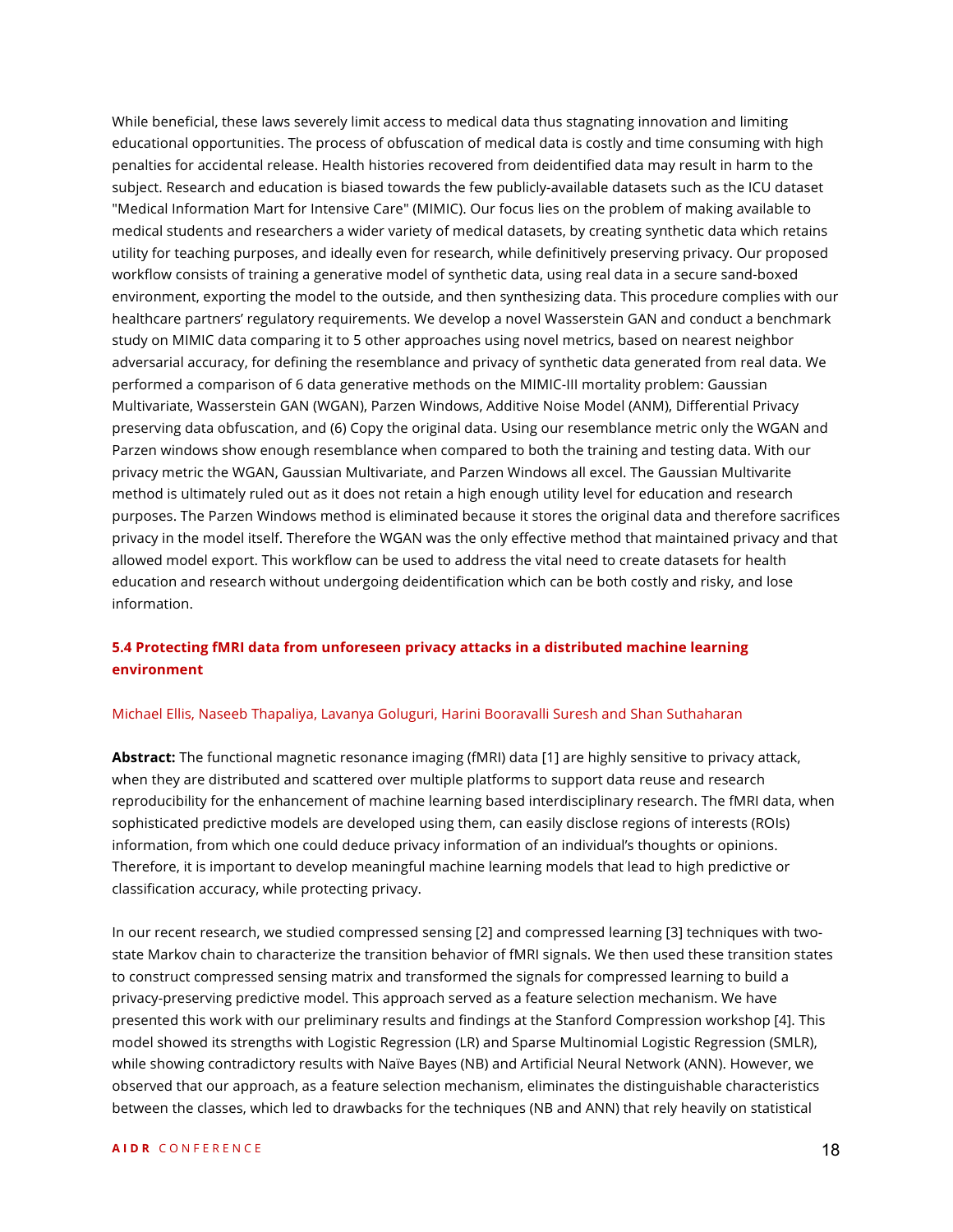nature of the data. We have now transformed this compressed sensing with two-state MC approach into a feature extraction approach and able to obtain very high accuracy for NB and ANN. We will present this enhanced approach along with our results and findings in our short-talk presentation.

### **CLOSING REMARKS:**

**Keith Webster** Dean, carnegie mellon university libraries POSTER ABSTRACTS

### **1. Promoting open data by empowering stakeholders: what data should authors share?** Timothy Vines and Kristen Ratan

A growing number of funders, institutions, and publishers are developing policies that encourage or require the sharing of research data. However, authors rarely comply with these policies, often because there is confusion over exactly which datasets should be shared and where they should be placed. Similarly, publishers, funders, and other research stakeholders struggle to check policy compliance because they too are unsure what should have been shared. The overall result is that most research data remain with authors and will ultimately be lost to science.

We are developing DataSeer, a free, open source, web application. It uses AI to check articles for data-related keywords, lists the datasets associated with the article, then tells the authors how each dataset should be shared. DataSeer thus bridges the information gap between stakeholders' general data sharing policies and the actions required for a specific paper. Authors are clearer about their responsibilities, while funders, institutions, and journals are empowered to check whether authors have complied with their data sharing mandates. DataSeer concomitantly fosters the development of best sharing practice for each type of data, and facilitates broad uptake of that best practice across the research community.

# **2. Approaches to systematic transaction data reuse: machine learning support of information discovery**

### Jim Hahn

This poster will present a case study on an account-based recommender system at an academic research library to detail approaches in systematic transactional data (e.g. topic clusters found within book circulations) reuse with machine learning. Machine learning workflows were undertaken in WEKA and made use of an FPgrowth algorithm. The pilot recommender system (RS) was derived from data mining topic clusters belonging to library items that were checked out together. With these topic metadata clusters a rule set for the recommender system was developed. The prototype recommender study began in October 2016 with seed data of 33,060 consequent subject association rules from initial machine learning processes. At the time of writing (2019) there are over 600,000 topic clusters collected from library transactions. These clusters form the basis for the prototype library account-based recommender incorporated into the library mobile app ( https://minrvaproject.org/modules\_recommendations.php). This poster will analyze antecedent and consequent subject clusters that were utilized for seeding the library account-based recommender. Finally, the poster will consider additional implications for other data reuse with machine learning approaches in research library settings; the foundations of which will serve to support information discovery for users, especially for content that may have been previously overlooked. Recent findings of student interviews indicate a desire for personalized account-based recommender systems to help support interdisciplinary scholarship. Graduate students in particular indicated that RS could help them see the way other research areas approach similar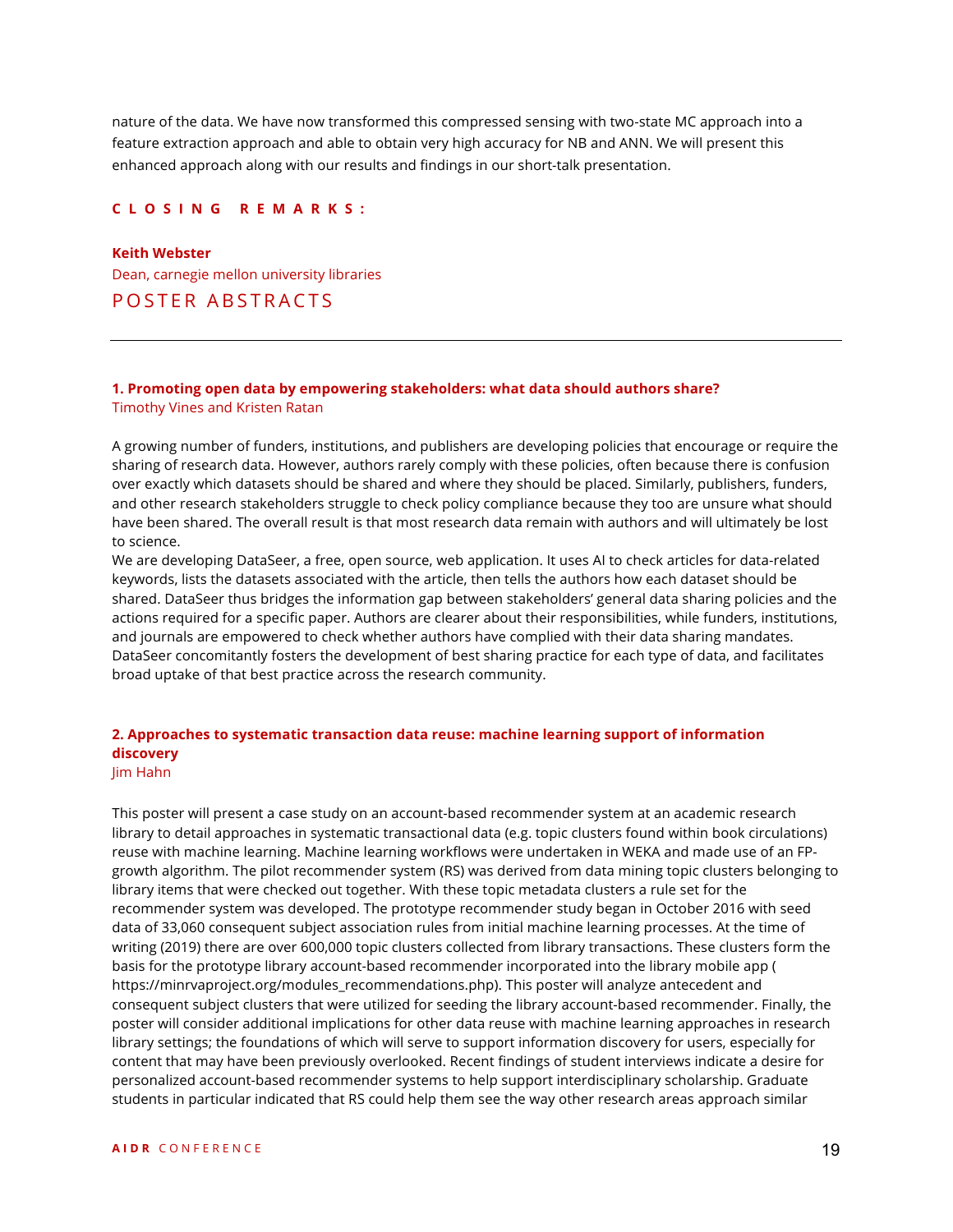problems—this is a feature of academic libraries' RS that is under-appreciated—they are not simply "more like this" search engines—they also may be designed for novelty and support increased capability to browse the library collection, and ultimately support discovery.

# **3. Custom named entity recognition with spaCy - A fast and accessible library that integrates modern machine learning technology**

Andrew Janco

This short paper will introduce spaCy, a free and open-source library for text analysis. Developed by Matthew Hannibal and Ines Montari in Berlin, spaCy offers a suite of tools for applied natural language processing (NLP) that are fast, practical and allow for quick experimentation and evaluation of language models. These tools make it possible for an individual scholar to quickly train models that can infer customized categories in named entity recognition tasks, match phrases, and visualize model performance. While comparable to the Natural Language Toolkit (NLTK), spaCy offers neural network models, integrated word vectors and dependency parsing. The paper will detail how the author trained a model to identify Spanish-language name components to automatically identify distinct persons in a collection of human rights documents from Guatemala. The use of custom entities, such as father's and mother's last name (apellido), helps to prevent misidentification and confusion where two persons have the same family names, but in different positions. Finally, the paper will introduce Prodigy, which is an annotation and active learning tool from the makers of spaCy. Prodigy allows a single researcher to quickly fine-tune a model for greater accuracy on a specific task or to train new categories and entities for recognition. This simple web-application can also be used to crowdsource annotations.

### **4. The RIALTO Project: A Stanford Research Intelligence System**

Peter Mangiafico, Tom Cramer, Vivian Wong, Mike Giarlo, Justin Coyne, Justin Littman and Aaron Collier

Stanford University is a large research institution, with over \$1.6 billion in sponsored research. Along with other sources of funding, this produces an enormous amount of research. The results of this work are published in journals or books, presented at conferences, taught in classes and workshops, and captured in data sets. In order to help Stanford work towards new opportunities and fulfill its mission, we seek to better understand and catalog this research output, capture it in preservable form, make it discoverable and understand how it is interconnected.

Stanford currently maintains separate systems for tracking researchers, grants, publications and projects, but it has no canonical system for combining this information and further tracking and managing its research output. The RIALTO project attempts to close that loop, helping provide a holistic picture of the University's activity and impact, while also eliminating waste through inefficient, duplicate data entry and opportunity costs stemming from lack of information.

RIALTO currently uses linked data principles and a linked data store to interconnect the various data elements being aggregated. It currently holds publications, researchers, affiliations, and sponsored projects, and provides a browse and search feature as well as specific reports. In the future, we plan to provide an API so that other applications can build upon the aggregated data.

Artificial intelligence, algorithmic approaches and machine learning principles provide an opportunity to further enhance the data, by allowing for additional interconnections and discoverability not currently possible with the metadata available from the source systems being aggregated. For example:

\* by analyzing the full text of publications and its associated metadata, we can better understand and facilitate patterns of intra and inter-institutional collaborations among researchers across disciplines \* by looking at patterns of awarded grants by topic area, we can provide recommendations on funding opportunities to researchers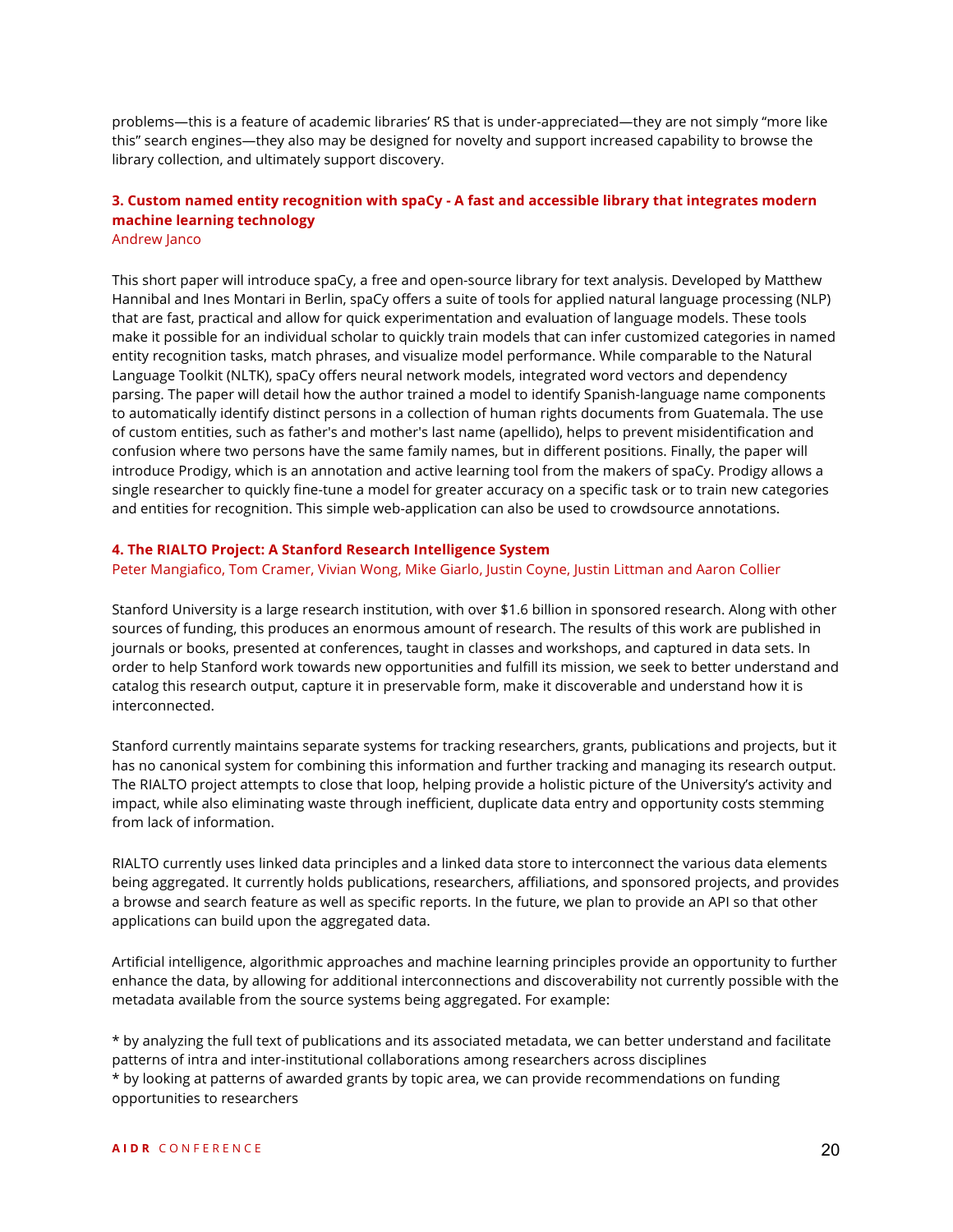\* by analyzing the full text of publications, we can better determine which publications resulted from awarded grants for better compliance reporting and ROI analysis

The RIALTO project is currently in beta testing as we continue to seek feedback and ideas for future work. The proposed short talk will be an overview of the project and its intended future directions, with the hope of spurring discussion and collaboration.

### **5. Modeling and analyzing cohort descriptions in research studies**

Shruthi Chari, Miao Qi, Oshani Seneviratne, James P. McCusker, Kristin P. Bennett, Deborah L. McGuinnesss and Amar Das

We are developing an ontological workflow to operationalize cohort descriptions in clinical trials and observational case studies (referred here as research studies), with the ultimate goal of allowing physicians to better understand and target clinical recommendations. Treatment recommendations within Clinical Practice Guidelines (CPGs) are justified by findings from research studies, that are often based on highly selective populations. As a result, when physicians are faced with the treatment of complicated patients who don't align with guideline recommendations wholly, they face challenges in locating study evidence with results applicable to their clinical population. To address these challenges, we are developing a Study Cohort Ontology (SCO) – an ontology that captures the overall structure and patterns of cohort variables and control/intervention groups defined within the structured population descriptions (commonly referred to as Table1's or Cohort Summary Tables). We are also building a suite of ontologies (Diseases, Drugs, Medications, LabResults etc.) to accommodate Diabetes related terminology for Table1's of research studies, cited in the Standards of Medical Care 2018 guidelines. We believe that SCO can be extended to publications targeting other diseases, and we plan to develop a workflow/set of tools to ensure longevity and extensibility of our ontology. Table1's vary in their descriptions of cohort variables and interventions, usage of descriptive statistical measures to cover aggregations, and in unit representations. Our modeling of the descriptive statistical measures (mean + standard deviation, median + interquartile range etc.) on cohort variables in RDF knowledge graphs, makes it possible to run queries and inferences across measure and unit representations, to ascertain the cohort similarity of a patient to a study population. For example, to determine the similarity of a young patient of color to a study whose population is largely of older white adults. Additionally, deep-dive visualizations (such as a star plot diagram) driven off query results, help visualize the fit of patient with a patient group, at a quick glance. In the future, we plan to quantify cohort similarity with scores learned through Semantically Targeted Analysis techniques, empowered both by analysis models to rank variables and semantics provided by our ontology. SCO also enables capabilities to compare reported populations with inclusion criteria, making it possible to assess if the actual study population is reflective of the intended population. Our cohort ontology supports provenance to maintain lineage of content, incorporates terms to support subject alignment evaluation, and enhances the transparency and understandability of study-supported guideline recommendations.

### **6. Bias amplification in AI systems** Kirsten Lloyd

As Artificial Intelligence (AI) technologies proliferate, concern has centered around the long-term dangers of job loss or threats of machines causing harm to humans. All of this concern, however, detracts from the more pertinent and already existing threats posed by AI today: its ability to amplify bias found in training datasets, and swiftly impact marginalized populations at scale. Government and public sector institutions have a responsibility to citizens to establish a dialogue with technology developers and release thoughtful policy around data standards to ensure diverse representation in datasets to prevent bias amplification and ensure that AI systems are built with inclusion in mind.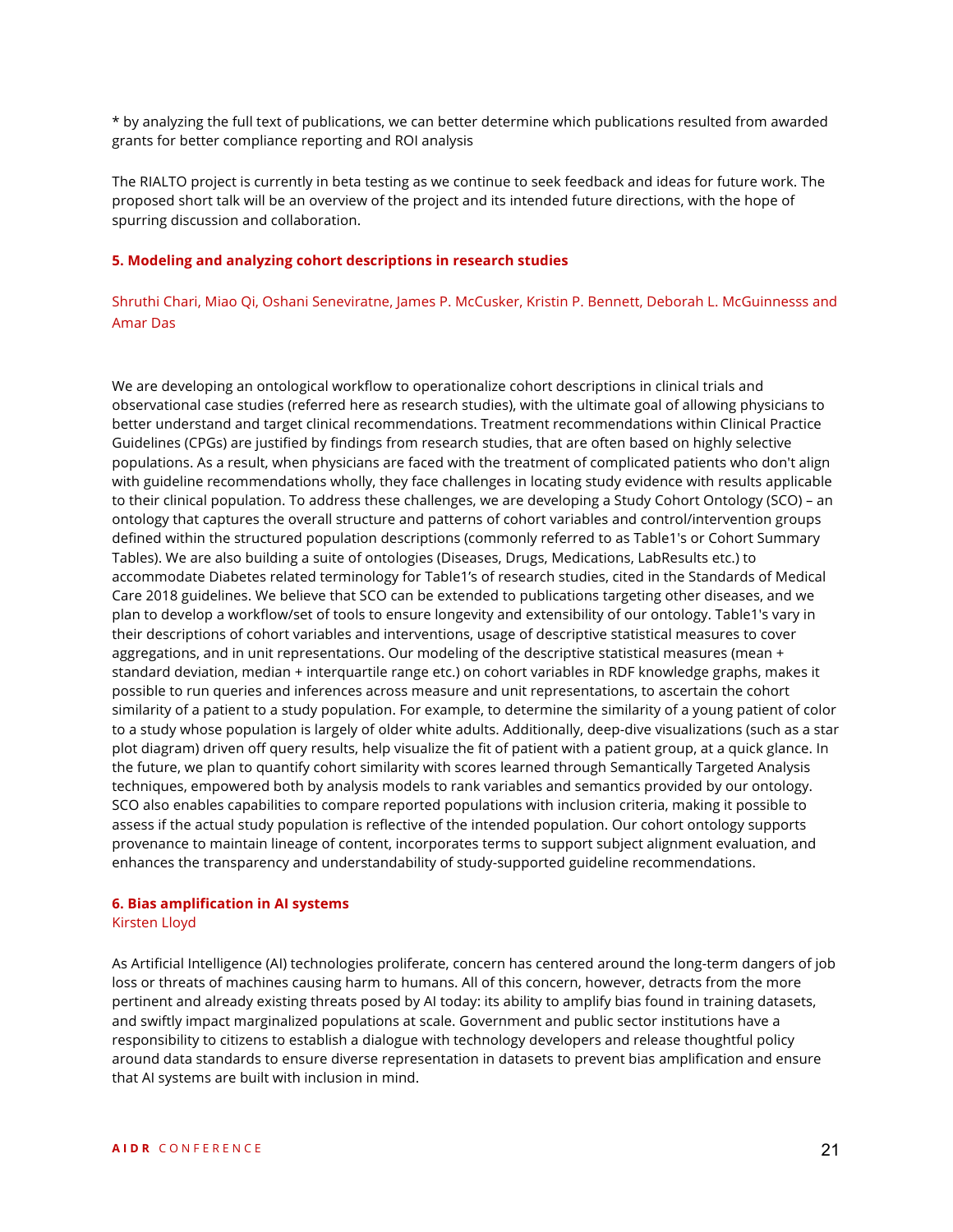# **7. A common data model for repeatable and scalable cyber analytics - Empowering ai and novel defensive posture**

Will Badart and Michael Dahlberg

In cyber security, analysts aggregate hundreds of intelligence streams, and hand-craft integration and processing programs on an ad hoc basis, reinventing the proverbial wheel for every experiment. What's more is that these manual processes may "only work on my machine," and may not preserve their data or results when completed (let alone archive and catalog them in accordance with any standard). The result: researchers can be bogged down by data acquisition and engineering problems and thusly struggle to advance the state of the art.

Booz Allen's approach to streamlining the integration of all those sources, with their proprietary formats and ontologies, is our Common Data Model (CDM), a universal schema for cyber security information. The CDM is the core of an ecosystem of parsers and analytic enrichments which automate the curation, flow, and archive of live, real-time cyber datasets.

Once a common data model is established, researchers can use intelligent data tagging and synthetic data generation to create large sets of labeled data for novel methodology development. By basing these methods off of a common data model, disparate groups can work to generate novel tags and simulated attacks simultaneously, better keeping pace with the scale of the cyber mission. With more consistent data types and better data sets, software engineers and data scientists can focus on reproducible data pipelines that can lead to improved automation at scale, more mature and novel algorithm development, and reproducible deployment for consolidated learning.

This presentation will explain the development process which led to the CDM, and use that discussion as a basis to explore its varied impacts. We will present a series of case studies as evidence of how the CDM promotes both cyber defense efficiency and the pace of new research. Finally, we will go on to show how we have embedded this philosophy of consistency and repeatability into our broader practice of operational architecture design and network defense deployment.

By unifying proprietary data sources, automating their curation, and building scalable, repeatable pipelines, Booz Allen is successfully coordinating the efforts of cyber domain experts and data scientists alike. The CDM lays out a unified language for these communities to share, fostering collaboration, enforcing consistency, and paving the way for the next generation of cyber research.

# **8. Entity name disambiguation in scholarly big data**

## Kunho Kim, Bruce A Weinberg and C. Lee Giles

Entity resolution (ER) is the problem of identifying or matching the same entities from a single collection or across multiple collections into unique clusters. Scholarly documents have these problems with many entities such as authors, datasets, affiliations, etc. We have investigated this matching problem in scholarly databases such as CiteSeerX, Web of Science, and PubMed in order to discover unique author name entities and clusters in publication records. These datasets have almost 300 million author mentions of which we believe about 20 million are unique. We present our scalable supervised pairwise classification method using gradient boosted trees (GBT) and a deep neural network (DNN). Pairwise classification is used to predict either each pair of records are the same authors or not. Then we discuss three different ER problems that utilize the classification method. We demonstrate our author name disambiguation (AND) on PubMed, which uses a record-to-record similarity calculated from the pairwise classifier to cluster publication record of each authors. The method successfully identifies 5.5 million unique authors along with a list of publication records for PubMed. In addition, we describe our author name search engine, PubMedSeer. This search engine indexes the disambiguated author names from the previous task and allows for advanced queries that use an external publication record. We then present our idea of using the pairwise classification method to measure record-to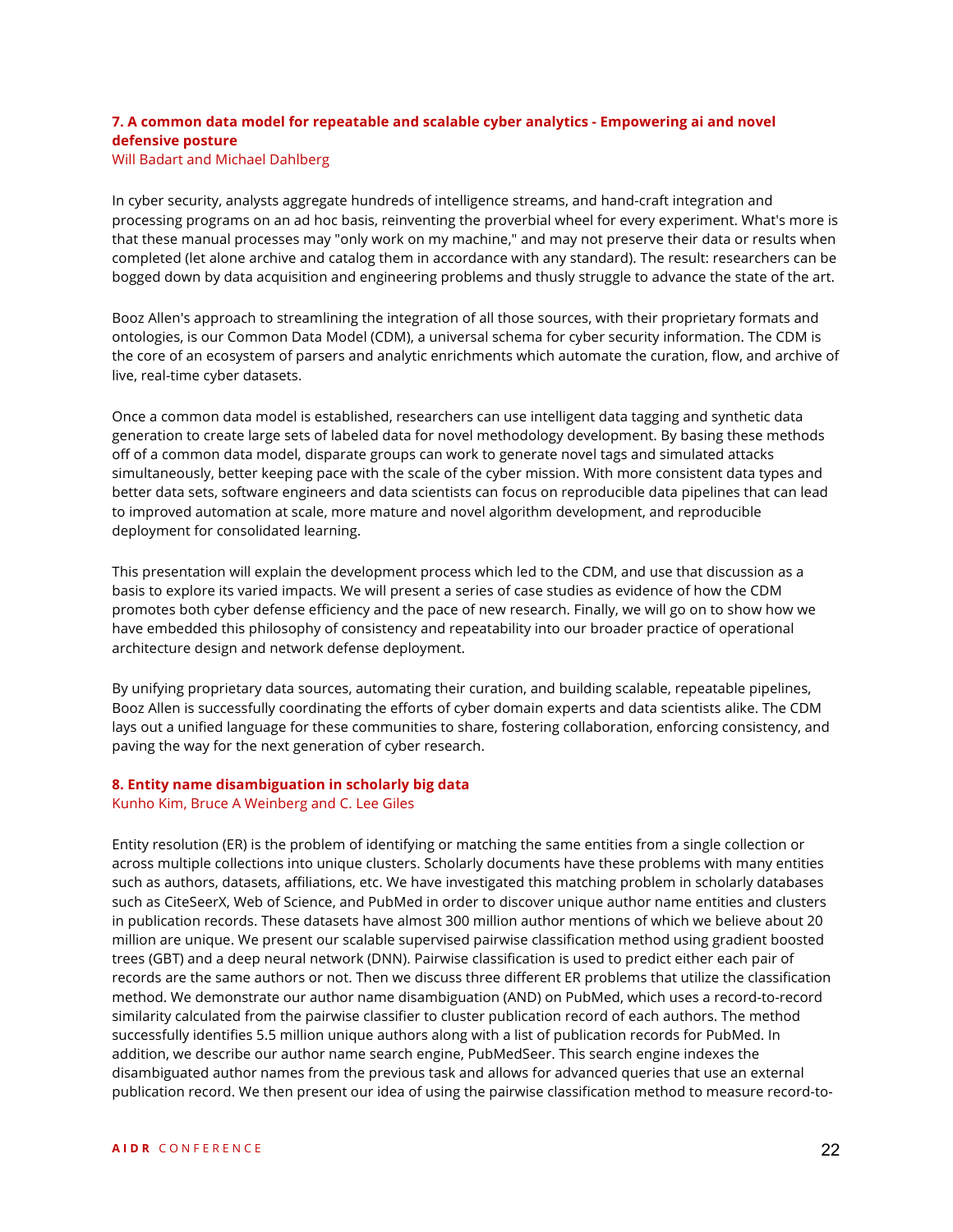cluster similarity and show that our algorithm can accelerate the response to such a query by a factor of 4 compared to a baseline naive approach. Finally, we discuss our method of measuring cluster-to-cluster similarity to match author entities across multiple databases. Our method enables us to accurately match advisors in ProQuest dissertation records to authors in PubMed publication records, matching approximately 800 thousand named entities in total. We believe these disambiguation methods can be applied to other entities besides author. Using our methods, users should be able discover and give proper attribution of research to authors, collaborators, funding agents, methodologies, and datasets.

### **9. Prediction of seismic wave arrivals using a convolutional neural network**  Jorge Garcia and Lauren Waszek

Using energy from earthquakes that traverse Earth, seismology is able to observe the physical structure of the planet's interior. Large amounts of seismic data are needed to have a detailed image of the Earth's internal structure and its evolution; typical datasets are compromised of over 100,000 seismic records. With the exception of some basic processing methods, going through the datasets is done by hand using simple visualization software. Consistency of datasets is an issue, due to discrepancies between their compilation done by different researchers and the inconsistency in human decisions over time. This can result with repeating work in an attempt to achieve consistent results, which can even take over a year's worth of time. There are then other procedures that have to be done, such as analyzing the measurements from the data set and generating the seismic observables; the total time needed for a seismic project to acquire results can take several years. The goal of the project is to be able to develop tools with the ability to automate the processing and identification of seismic waves, thus reducing human error and time spent sorting data. We implement a Convolutional Neural Network and train a model capable of predicting the arrival time of a desired seismic wave within obtained seismograms to accelerate the task of data processing. We compare the results obtained from the model to those of an experienced seismologist.

### **10. Identification of causal genetic network for Alzheimer's disease**

Biwei Huang, Yandong Wen and Zhipeng Yang

Alzheimer's Disease (AD) is a chronic neural degenerative disease characterized by progressive cognitive impairment. Commonly as it occurs, the underlying mechanism of AD is poorly understood. It is generally agreed that AD is a heterogeneous disease with a combination of genetic and environmental risks. Identifying new AD-related loci in human genome would provide valuable information for the underlying mechanism of the disease and potential new therapeutic targets for treatment. Single nucleotide polymorphisms (SNPs) refer to the variations of single nucleotide in specific positions in the genome. They are the most common genetic variations among people. Here we analyzed the SNP data based on the whole genome sequencing (WGS) from Alzheimer's Disease Neuroimaging Initiative (ADNI). We identified 186 AD-associated SNPs in the correlation analysis (threshold set to 0.2). These SNPs fall in 46 genes, mostly protein-coding. In addition, we generated a causal network of 27 SNPs directly connected to AD. Our analysis on existing AD patients' genetic data could potentially help researchers to better understand the underlying nature of this complicated disease and therefore help to better predict and prevent the progression of the disease.

### **11. On applications of bootstrap in continuous space reinforcement learning**

Mohamad Kazem Shirani Faradonbeh, Ambuj Tewari and George Michailidis

In reinforcement learning problems for models with continuous state and action spaces, linear dynamics together with quadratic cost functions are central. For this setting, some randomized methods for data-driven strategies have been employed in recent literature to address the exploration-exploitation trade-off. However, little is known about resampling policies such as bootstrapping observed states and actions. In this work, we establish efficiency of bootstrap-based policies showing the square root scaling of regret with respect to time. We also obtain results on the accuracy of learning the model's dynamics. Corroborative numerical analysis that illustrates the technical results is also provided.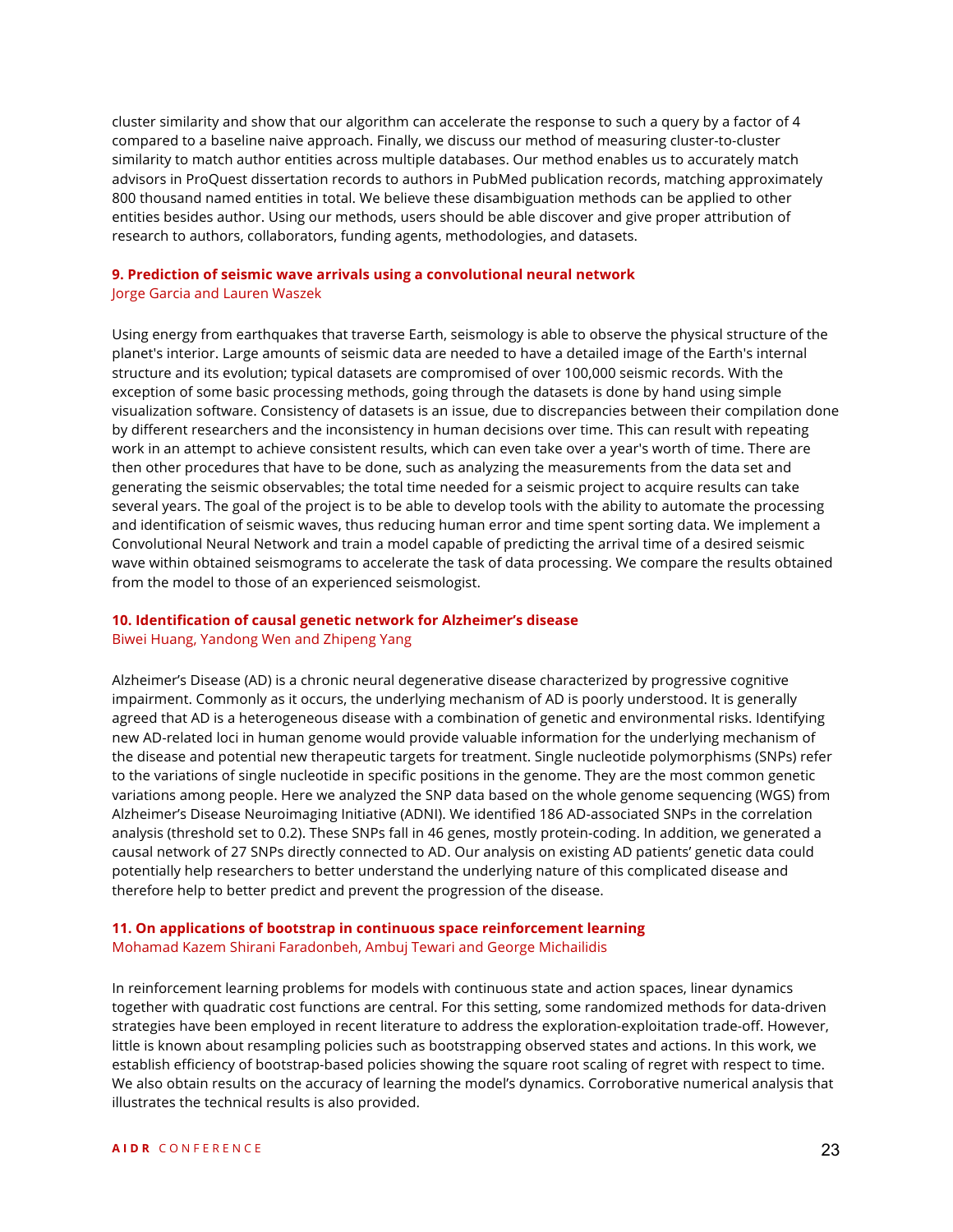### **12. Seismic fault mapping and facies prediction using parallel computing on big data** Patitapaban Palo and Aurobinda Routray

In several fields of research, a small dataset doesn't represent the complete and real scenario. The oil industry is one such. A small and real hydrocarbon dataset can't give the whole picture of a geographic structure which is essential pre-information for oil exploration. In such cases the use of large scale data becomes inevitable. These datasets refer to Big data that is too complex to handle. Big data comprises of four key concepts, popularly the 4V characteristics. These characteristics are Volume, Variety, Velocity and Veracity. However, the data acquired from hydrocarbon fields can be big only in terms of volume and variety. Cores, well-logs, seismic, trends, production and geology are among the varieties of big data that can be acquired. Quantitative data is not only acquired from various sources but also varying the time of acquisition and space resolution. Huge volumes of such varieties of data are to be integrated expertly in order to get precious information about thin layers, fault mapping and facies prediction.

Improving resolution and enhancing detectability of thin beds are crucial for getting the correct seismic data. Whereas fault mapping and facies prediction are essential in getting information about reservoirs. A fault is typically imaged as the discontinuity in seismic data. Whereas, facies characterizes of a rock unit that reflects its origin and permits its differentiation from other rock units. Fault mapping and facies prediction are important tools for correctly estimating the reservoir capacity. Existing methodology for these tools considers well log data only. Current practice also involves repeated validation and visual inspection by experts. However, integrating big data analysis tools into the techniques of fault mapping and facies prediction is an attempt to evolve an automated process. Retrieving such vital information from big data will require the employment of scalable data management and algorithms. Parallel algorithms are the most effective for this.

Support Vector Machine (SVM), being one of the effective two-class classifiers, is implemented for fault mapping and facies prediction. But SVM has the problem of scalability. The parallel SVM (PSVM) plays a key role in reducing computing cost. Instead of using the huge quantity of data as the whole set of training vectors, data is split into subsets. Next SVM is applied separately to the subsets and then individual results are combined and filtered to get the final result. Modelling of complex channels and multiple fault intersections are carried out from geophysical datasets.

### **13. Developing methodologies for data reuse from free-text radiology reports**  Glen Ferguson, Michoel Snow, Boudewijn Aasman, G Anthony Reina and Parsa Mirhaji

As in any large healthcare system, the Montefiore Medical Center produces thousands of radiological exams and associated reports each day. These exams depend on expensive infrastructure and require radiologists with years of experience to interpret them, but are only reviewed a few times, and very rarely in the context of other patients. This treasure trove of untapped data is ripe for reuse for research, clinical decision support, operational efficiency, and care coordination. However, there is no established methodology for extracting medically relevant information from unstructured clinical texts, such as radiology or pathology reports. This is partly due to a wide range of potential tasks, from identifying rare phenomena among hundreds, if not thousands, of normal findings, to differentiating between multiple competing diagnoses.

More recent approaches to solve these problems center around translating free-text to dense embeddings suitable as inputs for deep learning. These methods (e.g., Word2Vec or Doc2Vec), have significant unknowns when applied to clinical data, such as the necessary size of the corpus, and the effectiveness of pre-trained (context-independent) embeddings. In addition, the type and parameters of the neural network, (e.g., recursive versus convolutional neural networks) that are most effective for a specific medical application are not well established and may be task specific. This uncertainty results in trial and error or blind reuse of models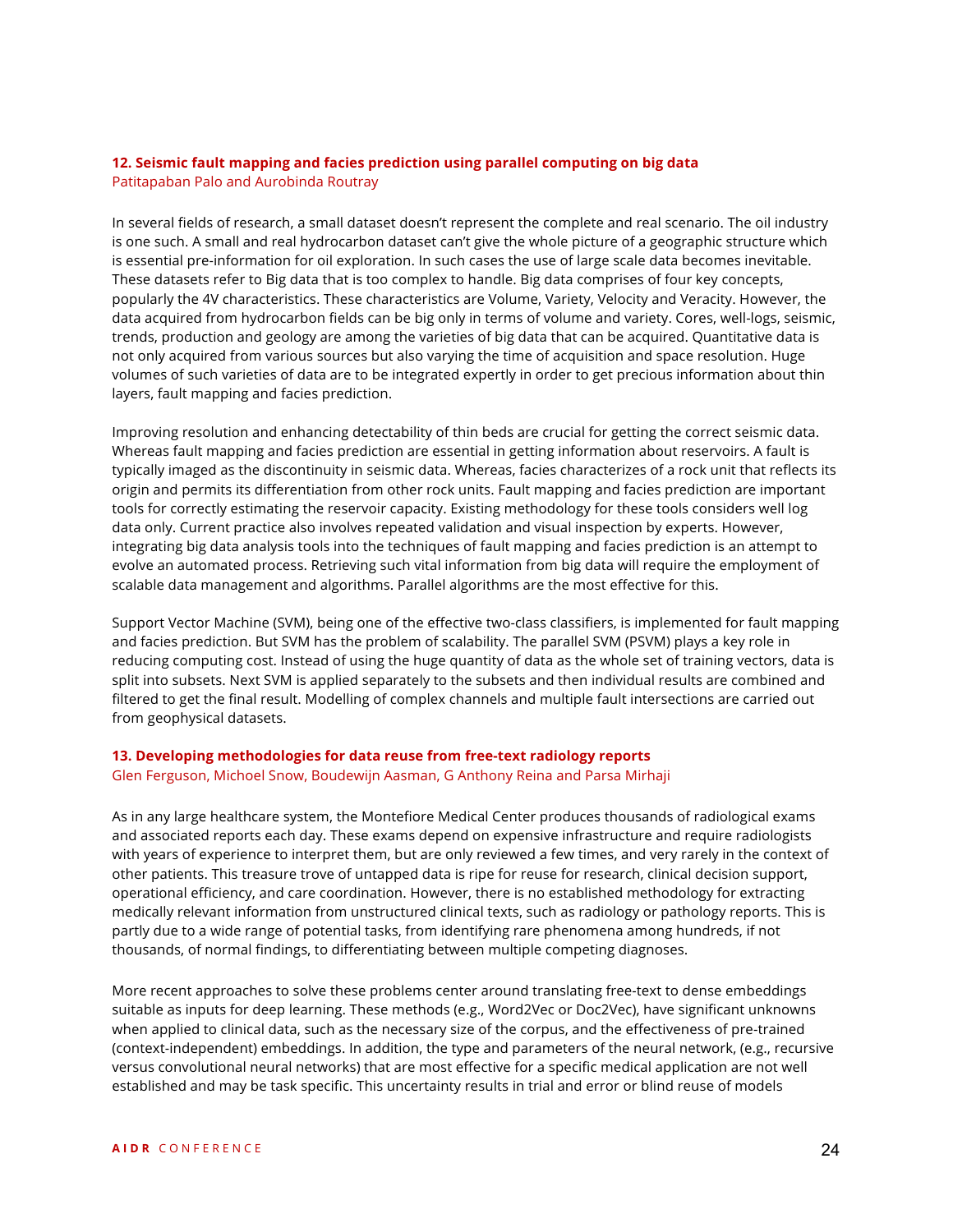between applications. The wide range of potential use-cases and modeling practices warrants a systematic approach for mapping the task at hand to the requisite combined methodologies that would optimally solve it.

In this presentation we will discuss a generic framework for determination of a combined methodology to discriminate between patients with 'spinal cancer' and 'no cancer' using only the text of radiology reports. Our final model predicts the occurrence of spinal cancer with a sensitivity of 0.81 and specificity of 0.97, using document embeddings fit on approximately 20,000 training samples of a highly imbalanced dataset. We will outline the full technology stack, developed in collaboration with Intel, that has allowed us to develop an endto-end DL/ML platform for healthcare data science. We will then describe the generalization of the platform to multi-class classification for automating the detection of spinal cord compression in radiological images. Understanding the process for developing a combined embedding/deep learning methodology can significantly increase data reuse from clinical free-text reports.

### **14. Using machine learning to automate metadata generation in academic libraries**  Harish Maringanti

High quality metadata is the bedrock of Digital Library systems, as it helps in users discovering the unique content in various collections housed in digital libraries. Creating metadata is a time-intensive manual process and is done by experts who are trained in metadata schemas, and taxonomies; but the process is a bottleneck in adding content to digital libraries. J. Willard Marriott Library at University of Utah received funding to explore the feasibility of using image analysis to generate descriptive metadata for archival images. Our project aims to extract meaningful metadata from archival images, by applying advanced image analysis techniques. Fundamental to any digital library system is the quality metadata, without which, discoverability of collections is not possible. If algorithms can assist human experts in creating quality metadata, it will help libraries and archives, in accelerating their "collection processing" workflows.

### **15. Automatically extracting and generating traffic scenario primitives from naturalistic driving data** Wenshuo Wang and Ding Zhao

A desired automated vehicle that can handle complicated driving scenarios and appropriately interact with other road users requires the knowledge of the driving environment. This capability is usually attained by analyzing massive amounts of naturalistic driving data. An important paradigm that allows automated vehicles to learn from human drivers and gain insights is revealing and understanding the principal compositions of traffic, termed as traffic scenario primitives. However, the exploding data growth presents a great challenge in extracting traffic scenario primitives from high-dimensional time-series traffic data. Therefore, automatically extracting primitives is becoming one of the cost-efficient ways to help autonomous vehicles gain insights into the complex traffic scenarios. In addition, the extracted traffic scenario primitives from raw data should 1) be appropriate for automated driving applications and also 2) be easily used to generate new traffic scenarios. However, existing literature does not provide a method to automatically learn and reuse these traffic scenario primitives from large-scale traffic data. Our contribution has three-manifolds. The first one is that we proposed a new framework to extract and reuse new traffic scenarios from a handful of limited traffic data. The second one is that we introduce a Bayesian nonparametric learning method, i.e., a sticky hierarchical Dirichlet process with a hidden Markov model to automatically extract primitives from multidimensional traffic data without knowledge a priori. The third one is that we develop a disentangled generative adversarial network (dGAN) to generate new traffic scenarios by reusing these extracted traffic scenarios primitives. The developed dGAN allows us to generate the desired traffic scenarios by adjusting disentangled factors. The developed framework is then validated using naturalistic driving data over 3 years. Experiment results show that our proposed framework provides a semantic way to reuse limited on-hand traffic data for autonomous driving applications such as analyzing complex traffic scenarios.

# **16. 3d conceptual design using deep learning**

Lan Zou, Zhangsihao Yang and Haoliang Jiang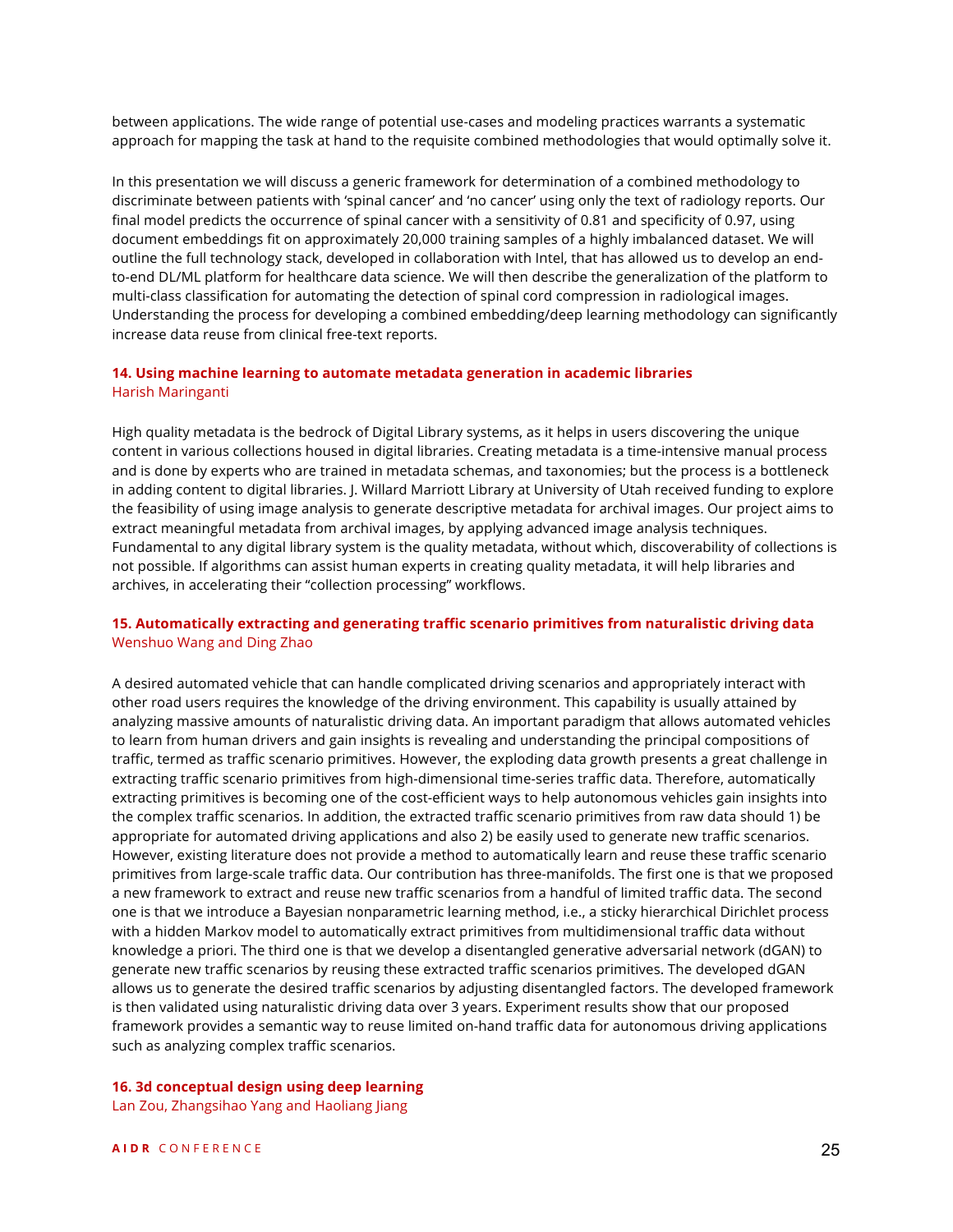This article proposes a data-driven methodology to achieve a fast design support, in order to generate or develop novel designs covering multiple object categories. This methodology implements two state-of-the-art Variational Autoencoder deal- ing with 3D model data. Our methodology constructs a self-defined loss function. The loss function, containing the outputs of certain layers in the autoencoder, ob- tains combination of different latent features from different 3D model categories.

Additionally, this article provide detail explanation to utilize the Princeton Model- Net40 database, a comprehensive clean collection of 3D CAD models for objects. After convert the original 3D mesh file to voxel and point cloud data type, we enable to feed our autoencoder with data of the same size of dimension. The novelty of this work is to leverage the power of deep learning methods as an ef- ficient latent feature extractor to explore unknown designing areas. Through this project, we expect the output can show a clear and smooth interpretation of model from different categories to develop a fast design support to generate novel shapes. This final report will explore 1) the theoretical ideas, 2) the progresses to imple- ment Variantional Autoencoder to attain implicit features from input shapes, 3) the results of output shapes during training in selected domains of both 3D voxel data and 3D point cloud data, and 4) our conclusion and future work to achieve the more outstanding goal.

# **17. Machine-learning-guided optimization of battery electrolytes**

Adarsh Dave and Venkat Viswanathan

Electrolytes play a key role in battery performance, affecting power capabilities and cycle life. Electrolytes can often be complex mixtures of solvents, salts, and trace additives, which have been optimized through extensive trial-and-error testing over many years. Electrolyte data is too sparse and scattered to apply a rigorous optimization method to this problem.

To solve this issue, we have built an automated test apparatus with the ability to both generate a complex mixed electrolyte and to characterize two key properties of an electrolyte, conductivity and electrochemical stability. Data is generated, stored in clean forms, and shared over a web-server with API integrations for experimenters.

Given an objective function of these two properties, a machine-learning model (Dragonfly) integrates with this API to guide experimentation to deliver an optimal electrolyte. Dragonfly leverages a state-of-the-art electrolyte simulation to build background knowledge on the electrolyte design space, enabling the model to more effectively guide experiments. Machine-learning thus enables the apparatus to converge on an optimal solution to a high-dimensional problem in the fewest iterations.

This talk/poster will illustrate the hardware, software, and data design of the apparatus, the effectiveness of machine-learning methods in guiding this optimization, and key results.

### **18. Proposal of a wide-area supply chain restoration simulation method for the Nankai Trough massive earthquake tsunami: Applying Deep Q network**

Yoshiki Ogawa, Shaofeng Yang, Yuki Akiyama, Yoshihide Sekimoto and Ryosuke Shibasaki

In this study, we developed a deep reinforcement learning simulation method of reconstruction for economic damage to intercompany transactions spread through supply chain (SC) for a predicted earthquake tsunami at the Nankai Trough near Japan in the future . We also attempted to optimize an enterprise decision making scenario in the event of a disaster by clarifying the impact of the industrial location on the supply chain using 1.6 million data sets from the SC networks of different companies. We first estimate the number of employees and the building damage of each company in the case of a Nankai Trough earthquake tsunami for the initial conditions using various geospatial data, such as building information and mass mobile phone GPS data. In the reconstruction simulation, a multi-agent system (MAS) was constructed with each company as the agent, and a